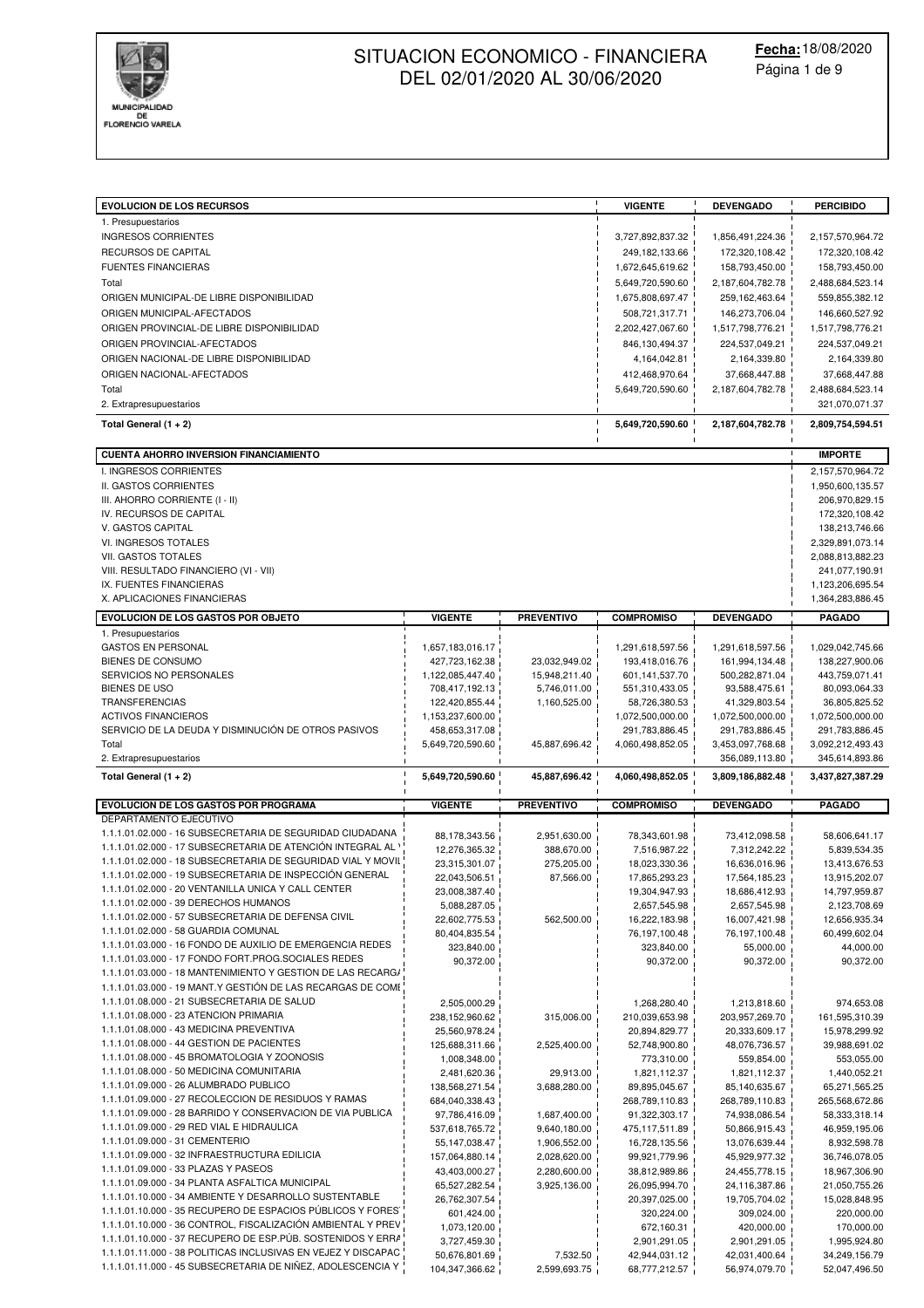

**Fecha:** 18/08/2020 Página 2 de 9

| <b>Total General</b>                                           | 5,649,720,590.60 | 45,887,696.42 | 4,060,498,852.05 | 3,453,097,768.68 | 3,092,212,493.43 |
|----------------------------------------------------------------|------------------|---------------|------------------|------------------|------------------|
| Total HONORABLE CONCEJO DELIBERANTE                            | 62,975,956.88    |               | 38,077,811.44    | 37,508,166.44    | 30,119,226.11    |
| Partidas no asignables a programas                             |                  |               |                  |                  |                  |
| <b>Actividades Centrales</b>                                   | 62,975,956.88    |               | 38,077,811.44    | 37,508,166.44    | 30,119,226.11    |
| HONORABLE CONCEJO DELIBERANTE                                  |                  |               |                  |                  |                  |
| Total DEPARTAMENTO EJECUTIVO                                   | 5,586,744,633.72 | 45,887,696.42 | 4,022,421,040.61 | 3,415,589,602.24 | 3,062,093,267.32 |
| Partidas no asignables a programas                             | 458,653,317.08   |               | 291,783,886.45   | 291,783,886.45   | 291,783,886.45   |
| <b>Actividades Centrales</b>                                   | 2,004,598,087.89 | 7,407,537.00  | 1,702,581,475.85 | 1,666,878,280.69 | 1,543,547,275.91 |
| 1.1.1.01.24.000 - 52 CONVENIO DE COLABORACION PRIMERA INFA     | 5,521,282.00     |               | 1,683,300.00     | 1,598,300.00     | 999,800.00       |
| 1.1.1.01.24.000 - 51 COORD. Y GESTIÓN DE LAS POLÍTICAS DE LA S | 31,795,679.94    |               | 16,552,527.48    | 15,909,642.13    | 13,523,177.26    |
| 1.1.1.01.23.000 - 42 SUBSECRETARIA DE DEPORTES Y RECREACIĆ     | 51,306,673.75    |               | 18,269,854.40    | 18,269,854.40    | 18,186,474.98    |
| 1.1.1.01.23.000 - 21 FESTIVALES INSTITUCIONALES                |                  |               |                  |                  |                  |
| 1.1.1.01.23.000 - 20 POLIDEPORTIVO NESTOR KIRCHNER             | 137,600.00       |               | 137,600.00       | 137,600.00       | 137,600.00       |
| 1.1.1.01.23.000 - 19 POLIDEPORTIVO THEVENET                    | 192,640.00       |               | 165,120.00       | 165,120.00       | 165,120.00       |
| 1.1.1.01.23.000 - 18 POLIDEPORTIVO LA PATRIADA                 | 539,340.00       |               | 310,870.00       | 310,870.00       | 137,600.00       |
| 1.1.1.01.23.000 - 17 JUEGOS BONAERENSES                        |                  |               |                  |                  |                  |
| 1.1.1.01.23.000 - 16 SUBSECRETARIA DE RELACIONES INSTITUCIO    | 23,774,747.63    |               | 14,436,696.82    | 14,436,696.82    | 11,332,503.89    |
| 1.1.1.01.22.000 - 51 COORD. Y GESTIÓN DE LAS POLÍTICAS DE LA I | 17,273,103.88    |               | 7,971,677.69     | 7,726,417.69     | 7,701,452.79     |
| 1.1.1.01.22.000 - 42 SUBSECRETARIA DE DEPORTES Y RECREACIC     | 41,730,172.51    | 462,000.00    | 35,510,241.98    | 35,121,421.09    | 24,409,976.73    |
| 1.1.1.01.22.000 - 41 SUBSECRETARIA DE CULTURA                  | 160,045,163.90   | 43,839.42     | 78,884,622.42    | 78,237,248.42    | 62,108,661.03    |
| 1.1.1.01.22.000 - 20 POLIDEPORTIVO NESTOR KIRCHNER             | 1,831,760.00     | 691,760.00    |                  |                  |                  |
| 1.1.1.01.22.000 - 19 POLIDEPORTIVO THEVENET                    | 1,140,000.00     |               |                  |                  |                  |
| 1.1.1.01.22.000 - 18 POLIDEPORTIVO LA PATRIADA                 | 1,818,759.04     |               | 973,458.04       | 866,559.04       | 866,559.04       |
| 1.1.1.01.22.000 - 17 JUEGOS BONAERENSES                        | 1,086,604.18     |               |                  |                  |                  |
| 1.1.1.01.21.000 - 17 MANT. Y GESTIÓN DE LAS RECARGAS DE COM    | 11,634,109.04    |               |                  |                  |                  |
| 1.1.1.01.21.000 - 16 MANTENIMIENTO Y GESTIÓN DE LAS RECARG/    | 19,810,982.69    | 2,150,000.00  | 14,120,510.00    | 13,045,510.00    | 13,045,510.00    |
| 1.1.1.01.20.000 - 56 COORD.Y GEST.DE LAS POL.DE LA SUBSEC. DI  | 6,206,001.48     |               | 661,352.31       | 652,452.31       | 517,529.05       |
| 1.1.1.01.20.000 - 22 COORD.Y GEST.DE LAS POL.DE LA SUBSEC. DI  | 18,442,429.43    | 225,675.75    | 7,753,909.78     | 7,175,033.28     | 5,415,891.26     |
| 1.1.1.01.20.000 - 19 SUBSECRETARIA DE ECONOMIA SOCIAL          | 287,290.00       |               |                  |                  |                  |
| 1.1.1.01.20.000 - 18 SUBSECRETARIA DE TRABAJO Y EMPLEO         | 11,541,159.28    |               | 8,506,026.79     | 8,456,266.79     | 6,560,371.15     |
| 1.1.1.01.20.000 - 17 SUBSECRETARIA DE INDUSTRIA Y DESARROLL    | 179,942.00       |               | 30,000.00        |                  |                  |
| 1.1.1.01.20.000 - 16 SECRETARIA DE INDUSTRIA Y DESARROLLO P    | 18,476,517.14    | 7.000.00      | 11,651,477.82    | 11,272,271.07    | 8,374,016.79     |
| 1.1.1.01.11.000 - 50 SUBSIDIO COVID-19                         | 30,000,000.00    |               | 28,483,127.79    | 14,321,782.29    | 13,309,853.39    |
| 1.1.1.01.11.000 - 49 SUBSECRETARIA DE PROMOCION COMUNITAR      | 17,305,194.16    |               | 9,837,230.76     | 9,837,230.76     | 7,935,940.31     |
| 1.1.1.01.11.000 - 48 SUBSECRETARIA DE GESTIÓN OPERATIVA Y A    | 588,900.89       |               | 322,739.00       | 322,739.00       | 322,739.00       |
| 1.1.1.01.11.000 - 47 CENTROS INTEGRADORES COMUNITARIOS         | 11,753,470.31    |               | 5,007,229.06     | 4,828,592.59     | 3,652,717.27     |
|                                                                |                  |               |                  |                  |                  |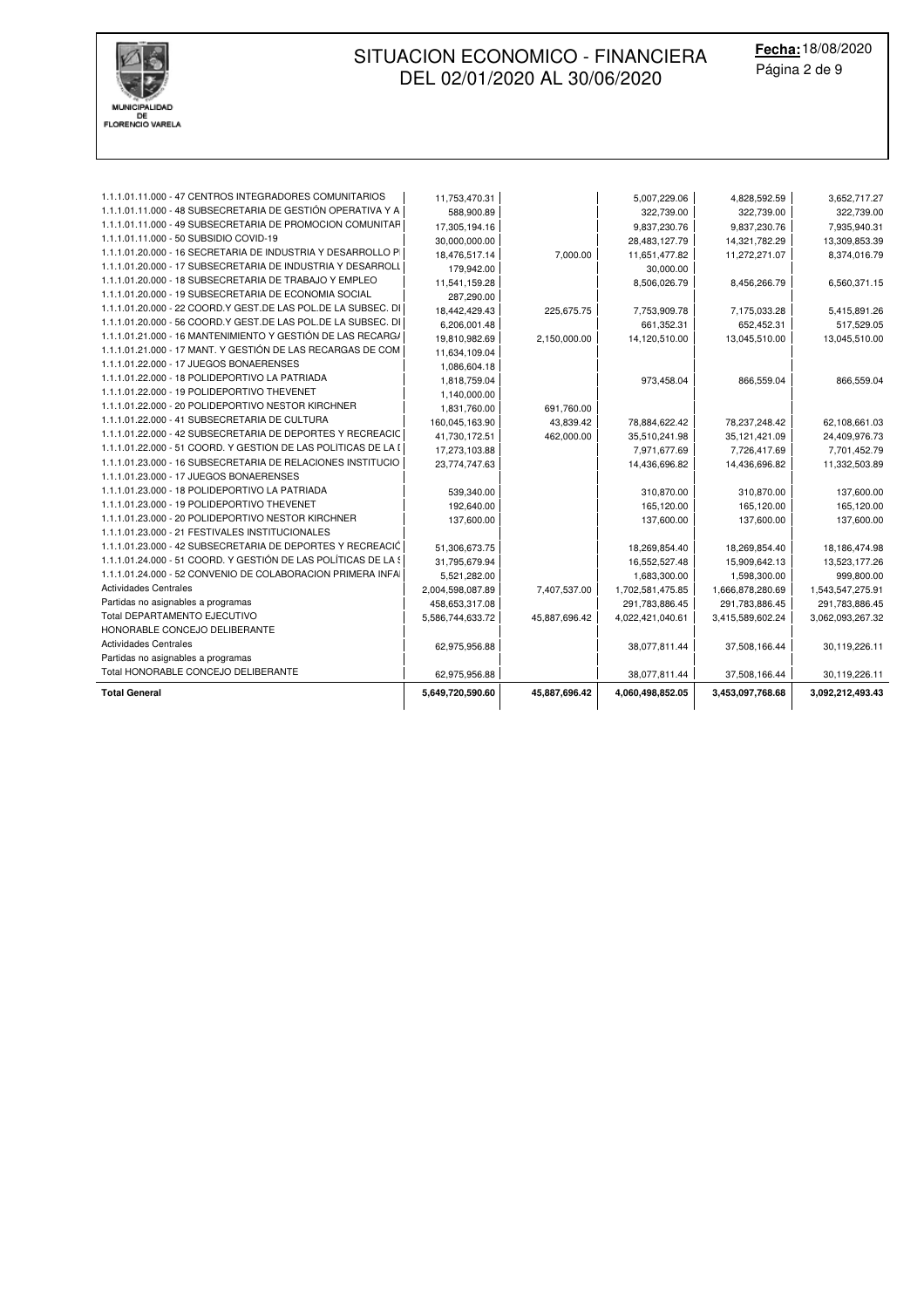

| <b>MOVIMIENTOS DE TESORERIA</b><br>Saldo Inicial:                                                                          | <b>IMPORTE</b><br>847,478,621.88 |
|----------------------------------------------------------------------------------------------------------------------------|----------------------------------|
| Ingresos del Período:                                                                                                      | 2,809,754,594.51                 |
| <b>Gastos del Período:</b>                                                                                                 | 3,437,827,387.29                 |
| Saldo Final:                                                                                                               | 219,405,829.10                   |
| Demostración del Saldo                                                                                                     |                                  |
| CAJA<br>1.1.1.2.1.01.07 BCO.PCIA.BS.AS. 50319/6 EJERCICIO 2008                                                             | 6,572,994.70<br>3,962,688.77     |
| 1.1.1.2.1.01.08 BCO.PCIA.10023/6 DESCENTRALIZ.TRIBUTARIA                                                                   | 7,137.29                         |
| 1.1.1.2.1.01.09 BCO.PCIA.10036/6 DESC.TRIB.ING.BTOS.                                                                       | 11,194.91                        |
| 1.1.1.2.1.01.10 BCO.PCIA.12156/9 CONVENIO SEPSA<br>1.1.1.2.1.01.11 BCO.PCIA.13887/5 RAPIPAGO                               | 698,934.26                       |
| 1.1.1.2.1.01.12 BCO.PCIA.13935/9 BAPRO PESOS                                                                               | 680,163.51<br>2,905.14           |
| 1.1.1.2.1.01.13 BCO.PCIA.10004/5 ALUMBRADO                                                                                 | 964,427.35                       |
| 1.1.1.2.1.01.14 BCO.PCIA.50240/7 TINSA                                                                                     | 8,512.69                         |
| 1.1.1.2.1.01.15 BCO.PCIA.50243/8 PLAN CREAD.DUENOS                                                                         | 126.54                           |
| 1.1.1.2.1.01.16 BCO.PCIA.5/5 PARTICIP.IMP.PCIALES.<br>1.1.1.2.1.01.17 BCO.PCIA.C.C.51336/4 EJER.2011                       | 76,474,468.43<br>94,254.41       |
| 1.1.1.2.1.01.21 BCO.PCIA.C/C.50367/7-CONV.NAC.OBR.INFR                                                                     | 200,034.39                       |
| 1.1.1.2.1.01.22 BCO.NAC.C/C.9100220/04-PROG.FED.DE VIVIENDAS                                                               | 2.70                             |
| 1.1.1.2.1.01.23 BCO.PCIA.C/C 50407/6 EJ.2009                                                                               | 101,839.96                       |
| 1.1.1.2.1.01.24 BCO.PCIA.C/C 50418/2 SIST.VISA-MASTERCARD<br>1.1.1.2.1.01.25 BCO.PCIA.C/C.51000/6 EJ.2010                  | 784,159.01<br>28,586,051.99      |
| 1.1.1.2.1.01.26 BCO.PCIA.C/C 51402/2 EJERC.2012                                                                            | 7,373,002.13                     |
| 1.1.1.2.1.01.27 BCO.PCIA.C/C 51429/9 RECAUDAC. APREMIOS                                                                    | 69,405.97                        |
| 1.1.1.2.1.01.28 BCO PCIA C/C N°51475/6 LEY 11825 REBA                                                                      | 239.60                           |
| 1.1.1.2.1.01.31 BCO. PCIA. C/C 56654/2 CONV.DNRPA REG.AUTOM.<br>1.1.1.2.1.01.32 BCO.PCIA.C/C.56046/9 DNI                   | 5,387.93<br>9,791.16             |
| 1.1.1.2.1.01.33 BCO.PCIA C/C.58156/3-MERCADO PAGO                                                                          | 1,250,543.90                     |
| 1.1.1.2.1.02.01 BCO.NACION ARG.9100129/24 CONV.RED LINK                                                                    | 765,994.78                       |
| 1.1.1.2.1.02.02 BCO.NACION ARG.9100180/51 CV.RC.DEP.                                                                       | 50.00                            |
| 1.1.1.2.1.03.01 BCO.GALICIA 1267-0 132-2                                                                                   | 863,407.27                       |
| 1.1.1.2.2.01.01 BCO. PROVINCIA 50069/2 F.PROGR.SOCIAL LEY 13163<br>1.1.1.2.2.01.02 BCO. PROVINCIA 50100/8 JARDIN 2         | 2,738,105.88<br>111,196.98       |
| 1.1.1.2.2.01.03 BCO. PROVINCIA 10015/1 JARDIN 3                                                                            | 126,868.47                       |
| 1.1.1.2.2.01.04 BCO. PROVINCIA 10016/8 JARDIN 4                                                                            | 228,500.54                       |
| 1.1.1.2.2.01.05 BCO. PROVINCIA 50101/5 JARDIN 5                                                                            | 118,052.74                       |
| 1.1.1.2.2.01.06 BCO. PROVINCIA 10026/7 JARDIN 7                                                                            | 73,355.83                        |
| 1.1.1.2.2.01.07 BCO. PROVINCIA 50102/2 JARDIN 8<br>1.1.1.2.2.01.08 BCO. PROVINCIA 50103/9 JARDIN 10                        | 138,447.94<br>102,294.15         |
| 1.1.1.2.2.01.09 BCO. PROVINCIA 50104/6 JARDIN 11                                                                           | 91,939.96                        |
| 1.1.1.2.2.01.10 BCO. PROVINCIA 50105/3 JARDIN 12                                                                           | 96,122.70                        |
| 1.1.1.2.2.01.11 BCO. PROVINCIA 50106/0 JARDIN 13                                                                           | 53,110.19                        |
| 1.1.1.2.2.01.12 BCO. PROVINCIA 50107/7 JARDIN 14<br>1.1.1.2.2.01.13 BCO. PROVINCIA 50108/4 JARDIN 16                       | 592,944.08<br>109,141.85         |
| 1.1.1.2.2.01.18 BCO. PROVINCIA 10051/9 PROGR.SOCIAL EVA PERON                                                              | 2,511,884.06                     |
| 1.1.1.2.2.01.19 BCO. PROVINCIA 13308/5 PROGR. ASIST.ALIMENTARIA                                                            | 64,579.20                        |
| 1.1.1.2.2.01.21 BCO. PCIA. 50042/5 PROGR.EMERG.HABITACIONAL                                                                | 991,513.62                       |
| 1.1.1.2.2.01.23 BCO. PROVINCIA 50129/9 FONDOS AFECTADOS<br>1.1.1.2.2.01.25 BCO. PROVINCIA 50295/7 PLAN NACER               | 2,072,341.83<br>1,978,007.30     |
| 1.1.1.2.2.01.26 BCO. PROVINCIA 10029/8 FONDO MUNICIPAL VIVIENDA                                                            | 23,409.24                        |
| 1.1.1.2.2.01.27 BCO.PCIA C/C 10021/2 FDO.TIERRAS                                                                           | 327,891.12                       |
| 1.1.1.2.2.01.29 BCO.PCIA.C/C.50348/6 CONV.PLAN AHI                                                                         | 2,209.46                         |
| 1.1.1.2.2.01.30 BCO.PCIA.C/C.50351/6 CONV.PLAN PRONUREE<br>1.1.1.2.2.01.32 BCO.PCIA.C/C.50416/8 PARQUE IND.Y TECN.F.VARELA | 23,285.76<br>1,500.00            |
| 1.1.1.2.2.01.33 BCO.PCIA.C/C.50526/0 FDO.SOLID.PCIAL.LEY 13976                                                             | 28,724.49                        |
| 1.1.1.2.2.01.34 BANCO PCIA, CTA,50994/01 PROG, RESP, SOCIAL COMPARTIDA                                                     | 1,881,315.97                     |
| 1.1.1.2.2.01.35 BCO.PCIA.C/C.51072/3 FDOS.MUN. AFECT                                                                       | 514,853.49                       |
| 1.1.1.2.2.01.37 BCO.PCIA.C/C.51337/1 PROY ABORD.EMBAR.ADOL.                                                                | 60,854.24<br>275,632.23          |
| 1.1.1.2.2.01.38 BCO.PCIA.C/C.51348/7 PROY.PQUE.AMB.F.V.<br>1.1.1.2.2.01.39 BCO.PCIA.C/C. 51366/1 AMPL. Y REF.POLIDEP.MUNIC | 1,046.65                         |
| 1.1.1.2.2.01.40 BCO PCIA C/C 51446/6 CONV FONDO EDUCATIVO                                                                  | 10,762,823.95                    |
| 1.1.1.2.2.01.41 BCO.PCIA.C/C.51449/7 FDO.EMERGENCIA CLIMATICA                                                              | 6,972.73                         |
| 1.1.1.2.2.01.42 BCO.PCIA.C/C.51451/0 FDO.DEPORTE Y CULTURA<br>1.1.1.2.2.01.43 BCO.PCIA.C/C.51450/3 FDO.OBRAS PUBLICAS      | 1,554,856.82                     |
| 1.1.1.2.2.01.44 BCO .PCIA. C/C 51506/3 CONTRIB. POR EDUC AMBIENTAL                                                         | 1,254,572.51<br>1,415,369.96     |
| 1.1.1.2.2.01.45 BCO.PCIA.51532/2 FONDO VIAL MUNICIPAL                                                                      | 1,177,790.63                     |
| 1.1.1.2.2.01.46 BCO.PCIA.51585/8 FONDO P/INFRAEST.MUNICIPAL                                                                | 5,272,366.16                     |
| 1.1.1.2.2.01.48 BCO.PCIA.51586/5 FDO.MUNIC.FORTALEC.SEG./OTROS SER.ASOCIADOS                                               | 802.06                           |
| 1.1.1.2.2.01.49 BCO.PCIA.C/C.51600/4 CONV.SAME-PCIA.<br>1.1.1.2.2.01.50 BCO.PCIA.C/C51630/1-FDO.AUXILIO EN EMERGENCIA      | 2,107.86<br>1,574,294.55         |
| 1.1.1.2.2.01.51 BCO.PCIA.C/C 52028/1 PROG.PROTEGER                                                                         | 7,524,992.81                     |
| 1.1.1.2.2.02.05 BCO.NAC.9100029/17 HOGAR ANCIANOS DR.SALLARES                                                              | 2,985,834.31                     |
| 1.1.1.2.2.02.06 BCO. NACIÓN 9100091/56 CONVENIO ENOHSA-MAS CERCA MAS MUNICIPIO                                             | 769,096.70                       |
| 1.1.1.2.2.02.07 BCO. NACIÓN 9100137/27 PLAN NAC.OBRAS MUNICIP.                                                             | 1,626.68                         |
| 1.1.1.2.2.02.08 BCO. NACIÓN 9100153/33 PROYECTOS NACION<br>1.1.1.2.2.02.10 BCO. NACIÓN 9100163/42 CONVENIO HABITAT URBANO  | 25,379,759.81<br>1,522,767.11    |
| 1.1.1.2.2.02.12 BCO. NACIÓN 9100173/51 CONV.ENOHSA AGUA+TRAB.                                                              | 271,282.08                       |
| 1.1.1.2.2.02.15 BCO.NAC.C/C.9100210/95 PROG.PROARSA                                                                        | 108,444.51                       |
| 1.1.1.2.2.02.18 BCO.NACION C/C 9100239/40 PAV.TOURING CLUB                                                                 | 76,173.62                        |
| 1.1.1.2.2.02.19 BCO.NAC.9100242/28 PROY.VIALIDAD<br>1.1.1.2.2.02.20 BCO.NAC.9100243/31 PROY.INF.COMUN.                     | 59.25<br>59.25                   |
|                                                                                                                            |                                  |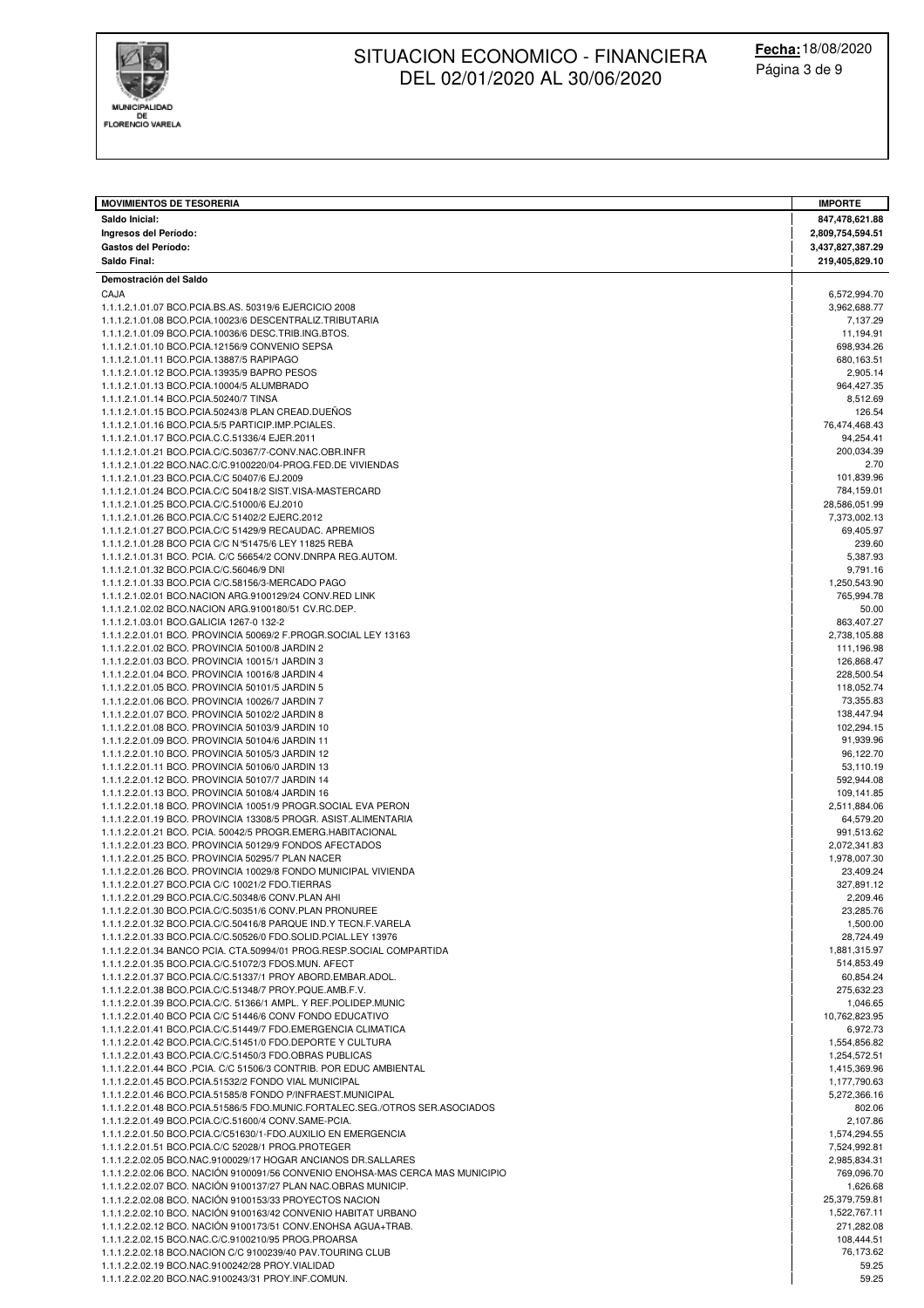

| 1.1.1.2.2.02.21 BCO.NAC.C/C,9100244/34 CONV.PAV.A.PERIURBANAS                    | 308,684.03         |
|----------------------------------------------------------------------------------|--------------------|
| 1.1.1.2.2.02.23 BCO.NAC.9100256/49 DES.TECN.HORT.                                | 207,630.09         |
| 1.1.1.2.2.02.24 BCO.NAC.C/C 9100260/40 PROG.SEG.VIAL                             | 591,494.18         |
| 1.1.1.2.2.02.25 BCO.NACION 09100264/52 PROG.NAC.BACHEO-REP.SEG.VIAL              | 23,851.00          |
| 1.1.1.2.2.02.26 BCO.NACION 9100266/58 PROYECTO CIC                               | 33.80              |
| 1.1.1.2.2.02.27 BCO.PCIA, C.C.51387/6 SUBASTA PUBLICA                            | 300.00             |
| 1.1.1.2.2.02.29 BCO NACION C/C 9100274/61 PROG ESTAB QUIMICO DE CALLES           | 1,734.40           |
| 1.1.1.2.2.02.30 BCO, NACION C/C 9100277/70 AMP Y RENOV DE RED DIST ELECT         | 357.00             |
| 1.1.1.2.2.02.31 BCO NACION C/C 9100297/88 PROG.TALLERES ITINERANTES EN AT. PRIMA | 500.00             |
| 1.1.1.2.2.02.34 BCO.NACION 910037880-PROGR.EQ.COMUNITARIOS                       | 160,919.61         |
| 1.1.1.2.3.01.01 BCO, PROVINCIA 21/5 FONDOS DE TERCEROS                           | 5,737,501.06       |
| 1.1.1.2.3.01.02 BCO, PROVINCIA 4/8 DEPOSITOS EN GARANTIA                         | 78,851.35          |
| 1.1.1.2.3.01.03 BCO, PROVINCIA 18/5 SUELDOS                                      | 181,568.26         |
| 1.1.1.2.3.01.04 BCO, PROVINCIA 10030/4 RETENCIONES A.F.I.P.                      | 1,686,301.35       |
| 1.1.1.2.3.01.05 BCO, PROVINCIA 12160/6 F.M.S.S.                                  | 197,299.02         |
| 1.1.1.2.3.01.07 BCO, PROVINCIA 12038/2 FONDO DEF.NIÑEZ                           | 13,482.51          |
| 1.1.1.2.3.01.08 BCO.PROVINCIA 51403/9 HON.ABOGADOS                               | 2,381,902.12       |
| 1.1.1.2.3.02.01 BCO. NACIÓN 9100186/69 TARJ.COMP.ALIM.                           | 871.05             |
| 1.1.1.2.3.03.01 BCO.GALICIA C/C.3348-4                                           | 718,682.47         |
| 1.1.1.2.8.01 MERCADO PAGO                                                        | 624,963.68         |
| <b>Total Disponibilidades</b>                                                    | 219,405,829.10     |
| <b>ESTADO DE SITUACION PATRIMONIAL</b>                                           | <b>SALDO</b>       |
| 1 ACTIVO                                                                         | 4,494,085,887.06   |
| 1.1 ACTIVO CORRIENTE                                                             | 2,064,251,044.98   |
| 1.2 ACTIVO NO CORRIENTE                                                          | 2,429,834,842.08   |
| 2 PASIVO                                                                         | -586,769,550.30    |
| 2.1 PASIVO CORRIENTE                                                             | -586,769,550.30    |
| 3 PATRIMONIO                                                                     | -3,907,316,336.76  |
| 3.1 PATRIMONIO PUBLICO                                                           | -3,907,316,336.76  |
|                                                                                  |                    |
| 3.1.1 CAPITAL FISCAL                                                             | $-60, 134, 619.41$ |
| 3.1.2 RESULTADOS DE LA CUENTA CORRIENTE                                          | -3,847,181,717.35  |
| 3.1.2.1 RESULTADOS DE EJERCICIOS ANTERIORES                                      | -4,113,902,659.08  |

3.1.2.3 RESULTADOS AFECTADOS A CONSTRUCCIÓN DE BIENES DE DOMINIO PÚBLICO 344,932,138.94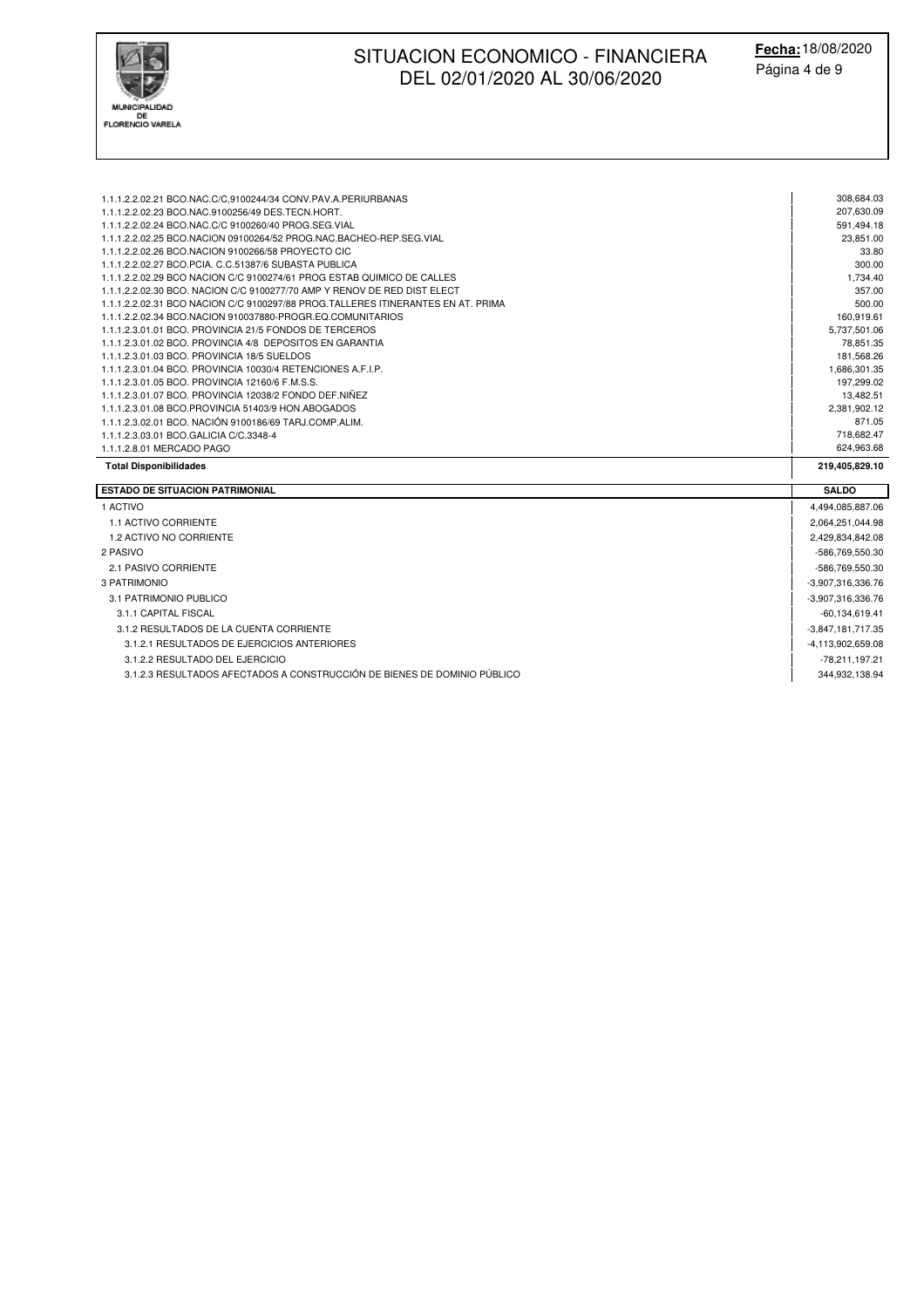

| DEPARTAMENTO EJECUTIVO<br>1.1.1.01.02.000 16 SUBSECRETARIA DE SEGURIDAD CIUDADANA<br>25.00<br>25.00<br>6.00<br>$-19.00$<br>2 ACTIVIDADES DE CAPACITACION (REUNIONES)<br>24.00<br>11 PROGRAMA DE CONCIENTIZACION (CHARLA)<br>24.00<br>6.00<br>$-18.00$<br>8,000.00<br>$-6,000.00$<br>53 ATENC. CONSULTAS, RECLAMOS (CONSULTAS)<br>8,000.00<br>2,000.00<br>1.1.1.01.02.000 17 SUBSECRETARIA DE ATENCIÓN INTEGRAL AL VECINO<br>25.00<br>18.00<br>$-12.00$<br>2 ACTIVIDADES DE CAPACITACION (REUNIONES)<br>6.00<br>$-5.00$<br>11 PROGRAMA DE CONCIENTIZACION (CHARLA)<br>10.00<br>7.00<br>2.00<br>7,100.00<br>$-5,325.00$<br>53 ATENC. CONSULTAS, RECLAMOS (CONSULTAS)<br>7,100.00<br>1,775.00<br>84 INSPECCIONES (INSPECCIONES)<br>2,700.00<br>2,700.00<br>675.00<br>$-2,025.00$<br>80.00<br>80.00<br>20.00<br>$-60.00$<br>270 INCONVENIENTES DE CONSUMIDORES (PORCENTAJE RESUELTO)<br>1.1.1.01.02.000 18 SUBSECRETARIA DE SEGURIDAD VIAL Y MOVILIDAD URBANA<br>7.00<br>19 MANTENIMIENTO VIA PUBLICA (CUADRAS)<br>30.00<br>30.00<br>$-23.00$<br>$-43,500.00$<br>129 INFRACCIONES (ACTAS LIBRADAS)<br>58,000.00<br>58,000.00<br>14,500.00<br>130 SEÑALIZACIÓN HORIZONTAL (CARTELES)<br>1,200.00<br>300.00<br>$-900.00$<br>1,200.00<br>100.00<br>131 HABILITACIONES ESCOLARES (HABILITACIONES)<br>75.00<br>25.00<br>$-50.00$<br>400.00<br>300.00<br>$-200.00$<br>132 HABILITACIONES A REMISES (HABILITACIONES)<br>100.00<br>133 OPERATIVO CONCIENTIZACIÓN VIAL (OPERATIVOS)<br>200.00<br>50.00<br>$-100.00$<br>150.00<br>134 EDUCACIÓN VIAL A ESCUELAS (JORNADA)<br>48.00<br>36.00<br>$-24.00$<br>12.00<br>40,000.00<br>10,000.00<br>135 LICENCIAS EMITIDAS (LICENCIAS)<br>30,000.00<br>$-20,000.00$<br>96.00<br>96.00<br>32.00<br>$-64.00$<br>136 BOLETA DE LA VERGUENZA (TALLERES)<br>1.1.1.01.02.000 19 SUBSECRETARIA DE INSPECCIÓN GENERAL<br>129 INFRACCIONES (ACTAS LIBRADAS)<br>1,200.00<br>1,200.00<br>300.00<br>$-900.00$<br>137 INSPECCIONES COMERCIOS (INSPECCIONES)<br>4,000.00<br>4,000.00<br>1,000.00<br>$-3,000.00$<br>800.00<br>600.00<br>200.00<br>$-400.00$<br>139 REBA EMITIDO (UNIDADES)<br>200.00<br>150.00<br>$-100.00$<br>140 PERMISOS FERIA (UNIDADES)<br>50.00<br>2,000.00<br>1,500.00<br>$-1,000.00$<br>141 HABILITACIONES COMERCIO (UNIDADES)<br>500.00<br>1.1.1.01.02.000 20 VENTANILLA UNICA Y CALL CENTER<br>53 ATENC. CONSULTAS, RECLAMOS (CONSULTAS)<br>40,000.00<br>40,000.00<br>10,000.00<br>$-30,000.00$<br>36,000.00<br>27,000.00<br>$-18,000.00$<br>138 TURNOS (TURNOS)<br>9,000.00<br>1.1.1.01.02.000 39 DERECHOS HUMANOS<br>24.00<br>$-12.00$<br>3 TALLERES GRATUITOS (TALLERES)<br>18.00<br>6.00<br>2,000.00<br>500.00<br>53 ATENC. CONSULTAS, RECLAMOS (CONSULTAS)<br>2,000.00<br>$-1,500.00$<br>12.00<br>9.00<br>$-6.00$<br>71 ARCHIVO ITINERANTE Y LUDOTECA (TALLERES)<br>3.00<br>124 ACTIVIDADES DE CONCIENTIZACIÓN (TALLERES)<br>36.00<br>27.00<br>9.00<br>$-18.00$<br>1.1.1.01.02.000 57 SUBSECRETARIA DE DEFENSA CIVIL<br>2 ACTIVIDADES DE CAPACITACION (REUNIONES)<br>25.00<br>18.00<br>6.00<br>$-12.00$<br>12.00<br>3.00<br>11 PROGRAMA DE CONCIENTIZACION (CHARLA)<br>9.00<br>$-6.00$<br>8,000.00<br>8,000.00<br>53 ATENC. CONSULTAS, RECLAMOS (CONSULTAS)<br>2,000.00<br>$-6,000.00$<br>4,000.00<br>4,000.00<br>1,000.00<br>$-3,000.00$<br>84 INSPECCIONES (INSPECCIONES)<br>1.1.1.01.02.000 58 GUARDIA COMUNAL<br>2 ACTIVIDADES DE CAPACITACION (REUNIONES)<br>6.00<br>4.00<br>1.00<br>$-3.00$<br>12.00<br>$-6.00$<br>11 PROGRAMA DE CONCIENTIZACION (CHARLA)<br>9.00<br>3.00<br>7,000.00<br>53 ATENC. CONSULTAS, RECLAMOS (UNIDADES)<br>7,000.00<br>1,500.00<br>$-5,500.00$<br>7,000.00<br>7,000.00<br>$-5,500.00$<br>125 ACTAS, OFICIOS, LIBERADOS (UNIDADES)<br>1,500.00<br>DEPARTAMENTO EJECUTIVO<br>1.1.1.01.03.000 16 FONDO DE AUXILIO DE EMERGENCIA REDES<br>254 MANT. BOTON ANTIPANICO VEHICUL (MESES)<br>1.00<br>1.00<br>DEPARTAMENTO EJECUTIVO<br>1.1.1.01.08.000 21 SUBSECRETARIA DE SALUD<br>2 ACTIVIDADES DE CAPACITACION (CURSOS SEMANALES)<br>1,100.00<br>825.00<br>275.00<br>$-550.00$<br>2 ACTIVIDADES DE CAPACITACION (JORNADA)<br>2.00<br>$-4.00$<br>8.00<br>6.00<br>520.00<br>390.00<br>3 TALLERES GRATUITOS (TALLERES)<br>130.00<br>$-260.00$<br>7 PRESENCIA EN EVENTOS Y FERIAS (PERSONAS ATENDIDAS)<br>2,000.00<br>1,500.00<br>500.00<br>$-1,000.00$<br>10 ASISTENCIA MEDICA (PERSONAS ATENDIDAS)<br>10,140.00<br>10,140.00<br>2,535.00<br>$-7,605.00$<br>10 ASISTENCIA MEDICA (MAYORES ASISTIDOS)<br>210.00<br>210.00<br>50.00<br>$-160.00$<br>10 ASISTENCIA MEDICA (NIÑOS ASISTIDOS)<br>720.00<br>720.00<br>$-540.00$<br>180.00<br>$-125.00$<br>11 PROGRAMA DE CONCIENTIZACION (TALLERES)<br>250.00<br>185.00<br>60.00<br>$-2,271.00$<br>757.00 | <b>EVOLUCION DE LAS PRINCIPALES METAS DE PROGRAMAS</b> | <b>PROGRAMADO EN</b><br>EL AÑO | <b>PROGRAMADO</b><br>ene - jun 2020 | <b>EJECUTADO</b><br>ene - jun 2020 | <b>DIFERENCIA</b> |
|-------------------------------------------------------------------------------------------------------------------------------------------------------------------------------------------------------------------------------------------------------------------------------------------------------------------------------------------------------------------------------------------------------------------------------------------------------------------------------------------------------------------------------------------------------------------------------------------------------------------------------------------------------------------------------------------------------------------------------------------------------------------------------------------------------------------------------------------------------------------------------------------------------------------------------------------------------------------------------------------------------------------------------------------------------------------------------------------------------------------------------------------------------------------------------------------------------------------------------------------------------------------------------------------------------------------------------------------------------------------------------------------------------------------------------------------------------------------------------------------------------------------------------------------------------------------------------------------------------------------------------------------------------------------------------------------------------------------------------------------------------------------------------------------------------------------------------------------------------------------------------------------------------------------------------------------------------------------------------------------------------------------------------------------------------------------------------------------------------------------------------------------------------------------------------------------------------------------------------------------------------------------------------------------------------------------------------------------------------------------------------------------------------------------------------------------------------------------------------------------------------------------------------------------------------------------------------------------------------------------------------------------------------------------------------------------------------------------------------------------------------------------------------------------------------------------------------------------------------------------------------------------------------------------------------------------------------------------------------------------------------------------------------------------------------------------------------------------------------------------------------------------------------------------------------------------------------------------------------------------------------------------------------------------------------------------------------------------------------------------------------------------------------------------------------------------------------------------------------------------------------------------------------------------------------------------------------------------------------------------------------------------------------------------------------------------------------------------------------------------------------------------------------------------------------------------------------------------------------------------------------------------------------------------------------------------------------------------------------------------------------------------------------------------------------------------------------------------------------------------------------------------------------------------------------------------------------------------------------------------------------------------------------------------------------------------------------------------------------------------------------------------------------------------------------------------------------------------------------------------------------------------------------------------------------------------------------------------------------------------------------------------------------------------------------------------------------------------------|--------------------------------------------------------|--------------------------------|-------------------------------------|------------------------------------|-------------------|
|                                                                                                                                                                                                                                                                                                                                                                                                                                                                                                                                                                                                                                                                                                                                                                                                                                                                                                                                                                                                                                                                                                                                                                                                                                                                                                                                                                                                                                                                                                                                                                                                                                                                                                                                                                                                                                                                                                                                                                                                                                                                                                                                                                                                                                                                                                                                                                                                                                                                                                                                                                                                                                                                                                                                                                                                                                                                                                                                                                                                                                                                                                                                                                                                                                                                                                                                                                                                                                                                                                                                                                                                                                                                                                                                                                                                                                                                                                                                                                                                                                                                                                                                                                                                                                                                                                                                                                                                                                                                                                                                                                                                                                                                                                                         |                                                        |                                |                                     |                                    |                   |
|                                                                                                                                                                                                                                                                                                                                                                                                                                                                                                                                                                                                                                                                                                                                                                                                                                                                                                                                                                                                                                                                                                                                                                                                                                                                                                                                                                                                                                                                                                                                                                                                                                                                                                                                                                                                                                                                                                                                                                                                                                                                                                                                                                                                                                                                                                                                                                                                                                                                                                                                                                                                                                                                                                                                                                                                                                                                                                                                                                                                                                                                                                                                                                                                                                                                                                                                                                                                                                                                                                                                                                                                                                                                                                                                                                                                                                                                                                                                                                                                                                                                                                                                                                                                                                                                                                                                                                                                                                                                                                                                                                                                                                                                                                                         |                                                        |                                |                                     |                                    |                   |
|                                                                                                                                                                                                                                                                                                                                                                                                                                                                                                                                                                                                                                                                                                                                                                                                                                                                                                                                                                                                                                                                                                                                                                                                                                                                                                                                                                                                                                                                                                                                                                                                                                                                                                                                                                                                                                                                                                                                                                                                                                                                                                                                                                                                                                                                                                                                                                                                                                                                                                                                                                                                                                                                                                                                                                                                                                                                                                                                                                                                                                                                                                                                                                                                                                                                                                                                                                                                                                                                                                                                                                                                                                                                                                                                                                                                                                                                                                                                                                                                                                                                                                                                                                                                                                                                                                                                                                                                                                                                                                                                                                                                                                                                                                                         |                                                        |                                |                                     |                                    |                   |
|                                                                                                                                                                                                                                                                                                                                                                                                                                                                                                                                                                                                                                                                                                                                                                                                                                                                                                                                                                                                                                                                                                                                                                                                                                                                                                                                                                                                                                                                                                                                                                                                                                                                                                                                                                                                                                                                                                                                                                                                                                                                                                                                                                                                                                                                                                                                                                                                                                                                                                                                                                                                                                                                                                                                                                                                                                                                                                                                                                                                                                                                                                                                                                                                                                                                                                                                                                                                                                                                                                                                                                                                                                                                                                                                                                                                                                                                                                                                                                                                                                                                                                                                                                                                                                                                                                                                                                                                                                                                                                                                                                                                                                                                                                                         |                                                        |                                |                                     |                                    |                   |
|                                                                                                                                                                                                                                                                                                                                                                                                                                                                                                                                                                                                                                                                                                                                                                                                                                                                                                                                                                                                                                                                                                                                                                                                                                                                                                                                                                                                                                                                                                                                                                                                                                                                                                                                                                                                                                                                                                                                                                                                                                                                                                                                                                                                                                                                                                                                                                                                                                                                                                                                                                                                                                                                                                                                                                                                                                                                                                                                                                                                                                                                                                                                                                                                                                                                                                                                                                                                                                                                                                                                                                                                                                                                                                                                                                                                                                                                                                                                                                                                                                                                                                                                                                                                                                                                                                                                                                                                                                                                                                                                                                                                                                                                                                                         |                                                        |                                |                                     |                                    |                   |
|                                                                                                                                                                                                                                                                                                                                                                                                                                                                                                                                                                                                                                                                                                                                                                                                                                                                                                                                                                                                                                                                                                                                                                                                                                                                                                                                                                                                                                                                                                                                                                                                                                                                                                                                                                                                                                                                                                                                                                                                                                                                                                                                                                                                                                                                                                                                                                                                                                                                                                                                                                                                                                                                                                                                                                                                                                                                                                                                                                                                                                                                                                                                                                                                                                                                                                                                                                                                                                                                                                                                                                                                                                                                                                                                                                                                                                                                                                                                                                                                                                                                                                                                                                                                                                                                                                                                                                                                                                                                                                                                                                                                                                                                                                                         |                                                        |                                |                                     |                                    |                   |
|                                                                                                                                                                                                                                                                                                                                                                                                                                                                                                                                                                                                                                                                                                                                                                                                                                                                                                                                                                                                                                                                                                                                                                                                                                                                                                                                                                                                                                                                                                                                                                                                                                                                                                                                                                                                                                                                                                                                                                                                                                                                                                                                                                                                                                                                                                                                                                                                                                                                                                                                                                                                                                                                                                                                                                                                                                                                                                                                                                                                                                                                                                                                                                                                                                                                                                                                                                                                                                                                                                                                                                                                                                                                                                                                                                                                                                                                                                                                                                                                                                                                                                                                                                                                                                                                                                                                                                                                                                                                                                                                                                                                                                                                                                                         |                                                        |                                |                                     |                                    |                   |
|                                                                                                                                                                                                                                                                                                                                                                                                                                                                                                                                                                                                                                                                                                                                                                                                                                                                                                                                                                                                                                                                                                                                                                                                                                                                                                                                                                                                                                                                                                                                                                                                                                                                                                                                                                                                                                                                                                                                                                                                                                                                                                                                                                                                                                                                                                                                                                                                                                                                                                                                                                                                                                                                                                                                                                                                                                                                                                                                                                                                                                                                                                                                                                                                                                                                                                                                                                                                                                                                                                                                                                                                                                                                                                                                                                                                                                                                                                                                                                                                                                                                                                                                                                                                                                                                                                                                                                                                                                                                                                                                                                                                                                                                                                                         |                                                        |                                |                                     |                                    |                   |
|                                                                                                                                                                                                                                                                                                                                                                                                                                                                                                                                                                                                                                                                                                                                                                                                                                                                                                                                                                                                                                                                                                                                                                                                                                                                                                                                                                                                                                                                                                                                                                                                                                                                                                                                                                                                                                                                                                                                                                                                                                                                                                                                                                                                                                                                                                                                                                                                                                                                                                                                                                                                                                                                                                                                                                                                                                                                                                                                                                                                                                                                                                                                                                                                                                                                                                                                                                                                                                                                                                                                                                                                                                                                                                                                                                                                                                                                                                                                                                                                                                                                                                                                                                                                                                                                                                                                                                                                                                                                                                                                                                                                                                                                                                                         |                                                        |                                |                                     |                                    |                   |
|                                                                                                                                                                                                                                                                                                                                                                                                                                                                                                                                                                                                                                                                                                                                                                                                                                                                                                                                                                                                                                                                                                                                                                                                                                                                                                                                                                                                                                                                                                                                                                                                                                                                                                                                                                                                                                                                                                                                                                                                                                                                                                                                                                                                                                                                                                                                                                                                                                                                                                                                                                                                                                                                                                                                                                                                                                                                                                                                                                                                                                                                                                                                                                                                                                                                                                                                                                                                                                                                                                                                                                                                                                                                                                                                                                                                                                                                                                                                                                                                                                                                                                                                                                                                                                                                                                                                                                                                                                                                                                                                                                                                                                                                                                                         |                                                        |                                |                                     |                                    |                   |
|                                                                                                                                                                                                                                                                                                                                                                                                                                                                                                                                                                                                                                                                                                                                                                                                                                                                                                                                                                                                                                                                                                                                                                                                                                                                                                                                                                                                                                                                                                                                                                                                                                                                                                                                                                                                                                                                                                                                                                                                                                                                                                                                                                                                                                                                                                                                                                                                                                                                                                                                                                                                                                                                                                                                                                                                                                                                                                                                                                                                                                                                                                                                                                                                                                                                                                                                                                                                                                                                                                                                                                                                                                                                                                                                                                                                                                                                                                                                                                                                                                                                                                                                                                                                                                                                                                                                                                                                                                                                                                                                                                                                                                                                                                                         |                                                        |                                |                                     |                                    |                   |
|                                                                                                                                                                                                                                                                                                                                                                                                                                                                                                                                                                                                                                                                                                                                                                                                                                                                                                                                                                                                                                                                                                                                                                                                                                                                                                                                                                                                                                                                                                                                                                                                                                                                                                                                                                                                                                                                                                                                                                                                                                                                                                                                                                                                                                                                                                                                                                                                                                                                                                                                                                                                                                                                                                                                                                                                                                                                                                                                                                                                                                                                                                                                                                                                                                                                                                                                                                                                                                                                                                                                                                                                                                                                                                                                                                                                                                                                                                                                                                                                                                                                                                                                                                                                                                                                                                                                                                                                                                                                                                                                                                                                                                                                                                                         |                                                        |                                |                                     |                                    |                   |
|                                                                                                                                                                                                                                                                                                                                                                                                                                                                                                                                                                                                                                                                                                                                                                                                                                                                                                                                                                                                                                                                                                                                                                                                                                                                                                                                                                                                                                                                                                                                                                                                                                                                                                                                                                                                                                                                                                                                                                                                                                                                                                                                                                                                                                                                                                                                                                                                                                                                                                                                                                                                                                                                                                                                                                                                                                                                                                                                                                                                                                                                                                                                                                                                                                                                                                                                                                                                                                                                                                                                                                                                                                                                                                                                                                                                                                                                                                                                                                                                                                                                                                                                                                                                                                                                                                                                                                                                                                                                                                                                                                                                                                                                                                                         |                                                        |                                |                                     |                                    |                   |
|                                                                                                                                                                                                                                                                                                                                                                                                                                                                                                                                                                                                                                                                                                                                                                                                                                                                                                                                                                                                                                                                                                                                                                                                                                                                                                                                                                                                                                                                                                                                                                                                                                                                                                                                                                                                                                                                                                                                                                                                                                                                                                                                                                                                                                                                                                                                                                                                                                                                                                                                                                                                                                                                                                                                                                                                                                                                                                                                                                                                                                                                                                                                                                                                                                                                                                                                                                                                                                                                                                                                                                                                                                                                                                                                                                                                                                                                                                                                                                                                                                                                                                                                                                                                                                                                                                                                                                                                                                                                                                                                                                                                                                                                                                                         |                                                        |                                |                                     |                                    |                   |
|                                                                                                                                                                                                                                                                                                                                                                                                                                                                                                                                                                                                                                                                                                                                                                                                                                                                                                                                                                                                                                                                                                                                                                                                                                                                                                                                                                                                                                                                                                                                                                                                                                                                                                                                                                                                                                                                                                                                                                                                                                                                                                                                                                                                                                                                                                                                                                                                                                                                                                                                                                                                                                                                                                                                                                                                                                                                                                                                                                                                                                                                                                                                                                                                                                                                                                                                                                                                                                                                                                                                                                                                                                                                                                                                                                                                                                                                                                                                                                                                                                                                                                                                                                                                                                                                                                                                                                                                                                                                                                                                                                                                                                                                                                                         |                                                        |                                |                                     |                                    |                   |
|                                                                                                                                                                                                                                                                                                                                                                                                                                                                                                                                                                                                                                                                                                                                                                                                                                                                                                                                                                                                                                                                                                                                                                                                                                                                                                                                                                                                                                                                                                                                                                                                                                                                                                                                                                                                                                                                                                                                                                                                                                                                                                                                                                                                                                                                                                                                                                                                                                                                                                                                                                                                                                                                                                                                                                                                                                                                                                                                                                                                                                                                                                                                                                                                                                                                                                                                                                                                                                                                                                                                                                                                                                                                                                                                                                                                                                                                                                                                                                                                                                                                                                                                                                                                                                                                                                                                                                                                                                                                                                                                                                                                                                                                                                                         |                                                        |                                |                                     |                                    |                   |
|                                                                                                                                                                                                                                                                                                                                                                                                                                                                                                                                                                                                                                                                                                                                                                                                                                                                                                                                                                                                                                                                                                                                                                                                                                                                                                                                                                                                                                                                                                                                                                                                                                                                                                                                                                                                                                                                                                                                                                                                                                                                                                                                                                                                                                                                                                                                                                                                                                                                                                                                                                                                                                                                                                                                                                                                                                                                                                                                                                                                                                                                                                                                                                                                                                                                                                                                                                                                                                                                                                                                                                                                                                                                                                                                                                                                                                                                                                                                                                                                                                                                                                                                                                                                                                                                                                                                                                                                                                                                                                                                                                                                                                                                                                                         |                                                        |                                |                                     |                                    |                   |
|                                                                                                                                                                                                                                                                                                                                                                                                                                                                                                                                                                                                                                                                                                                                                                                                                                                                                                                                                                                                                                                                                                                                                                                                                                                                                                                                                                                                                                                                                                                                                                                                                                                                                                                                                                                                                                                                                                                                                                                                                                                                                                                                                                                                                                                                                                                                                                                                                                                                                                                                                                                                                                                                                                                                                                                                                                                                                                                                                                                                                                                                                                                                                                                                                                                                                                                                                                                                                                                                                                                                                                                                                                                                                                                                                                                                                                                                                                                                                                                                                                                                                                                                                                                                                                                                                                                                                                                                                                                                                                                                                                                                                                                                                                                         |                                                        |                                |                                     |                                    |                   |
|                                                                                                                                                                                                                                                                                                                                                                                                                                                                                                                                                                                                                                                                                                                                                                                                                                                                                                                                                                                                                                                                                                                                                                                                                                                                                                                                                                                                                                                                                                                                                                                                                                                                                                                                                                                                                                                                                                                                                                                                                                                                                                                                                                                                                                                                                                                                                                                                                                                                                                                                                                                                                                                                                                                                                                                                                                                                                                                                                                                                                                                                                                                                                                                                                                                                                                                                                                                                                                                                                                                                                                                                                                                                                                                                                                                                                                                                                                                                                                                                                                                                                                                                                                                                                                                                                                                                                                                                                                                                                                                                                                                                                                                                                                                         |                                                        |                                |                                     |                                    |                   |
|                                                                                                                                                                                                                                                                                                                                                                                                                                                                                                                                                                                                                                                                                                                                                                                                                                                                                                                                                                                                                                                                                                                                                                                                                                                                                                                                                                                                                                                                                                                                                                                                                                                                                                                                                                                                                                                                                                                                                                                                                                                                                                                                                                                                                                                                                                                                                                                                                                                                                                                                                                                                                                                                                                                                                                                                                                                                                                                                                                                                                                                                                                                                                                                                                                                                                                                                                                                                                                                                                                                                                                                                                                                                                                                                                                                                                                                                                                                                                                                                                                                                                                                                                                                                                                                                                                                                                                                                                                                                                                                                                                                                                                                                                                                         |                                                        |                                |                                     |                                    |                   |
|                                                                                                                                                                                                                                                                                                                                                                                                                                                                                                                                                                                                                                                                                                                                                                                                                                                                                                                                                                                                                                                                                                                                                                                                                                                                                                                                                                                                                                                                                                                                                                                                                                                                                                                                                                                                                                                                                                                                                                                                                                                                                                                                                                                                                                                                                                                                                                                                                                                                                                                                                                                                                                                                                                                                                                                                                                                                                                                                                                                                                                                                                                                                                                                                                                                                                                                                                                                                                                                                                                                                                                                                                                                                                                                                                                                                                                                                                                                                                                                                                                                                                                                                                                                                                                                                                                                                                                                                                                                                                                                                                                                                                                                                                                                         |                                                        |                                |                                     |                                    |                   |
|                                                                                                                                                                                                                                                                                                                                                                                                                                                                                                                                                                                                                                                                                                                                                                                                                                                                                                                                                                                                                                                                                                                                                                                                                                                                                                                                                                                                                                                                                                                                                                                                                                                                                                                                                                                                                                                                                                                                                                                                                                                                                                                                                                                                                                                                                                                                                                                                                                                                                                                                                                                                                                                                                                                                                                                                                                                                                                                                                                                                                                                                                                                                                                                                                                                                                                                                                                                                                                                                                                                                                                                                                                                                                                                                                                                                                                                                                                                                                                                                                                                                                                                                                                                                                                                                                                                                                                                                                                                                                                                                                                                                                                                                                                                         |                                                        |                                |                                     |                                    |                   |
|                                                                                                                                                                                                                                                                                                                                                                                                                                                                                                                                                                                                                                                                                                                                                                                                                                                                                                                                                                                                                                                                                                                                                                                                                                                                                                                                                                                                                                                                                                                                                                                                                                                                                                                                                                                                                                                                                                                                                                                                                                                                                                                                                                                                                                                                                                                                                                                                                                                                                                                                                                                                                                                                                                                                                                                                                                                                                                                                                                                                                                                                                                                                                                                                                                                                                                                                                                                                                                                                                                                                                                                                                                                                                                                                                                                                                                                                                                                                                                                                                                                                                                                                                                                                                                                                                                                                                                                                                                                                                                                                                                                                                                                                                                                         |                                                        |                                |                                     |                                    |                   |
|                                                                                                                                                                                                                                                                                                                                                                                                                                                                                                                                                                                                                                                                                                                                                                                                                                                                                                                                                                                                                                                                                                                                                                                                                                                                                                                                                                                                                                                                                                                                                                                                                                                                                                                                                                                                                                                                                                                                                                                                                                                                                                                                                                                                                                                                                                                                                                                                                                                                                                                                                                                                                                                                                                                                                                                                                                                                                                                                                                                                                                                                                                                                                                                                                                                                                                                                                                                                                                                                                                                                                                                                                                                                                                                                                                                                                                                                                                                                                                                                                                                                                                                                                                                                                                                                                                                                                                                                                                                                                                                                                                                                                                                                                                                         |                                                        |                                |                                     |                                    |                   |
|                                                                                                                                                                                                                                                                                                                                                                                                                                                                                                                                                                                                                                                                                                                                                                                                                                                                                                                                                                                                                                                                                                                                                                                                                                                                                                                                                                                                                                                                                                                                                                                                                                                                                                                                                                                                                                                                                                                                                                                                                                                                                                                                                                                                                                                                                                                                                                                                                                                                                                                                                                                                                                                                                                                                                                                                                                                                                                                                                                                                                                                                                                                                                                                                                                                                                                                                                                                                                                                                                                                                                                                                                                                                                                                                                                                                                                                                                                                                                                                                                                                                                                                                                                                                                                                                                                                                                                                                                                                                                                                                                                                                                                                                                                                         |                                                        |                                |                                     |                                    |                   |
|                                                                                                                                                                                                                                                                                                                                                                                                                                                                                                                                                                                                                                                                                                                                                                                                                                                                                                                                                                                                                                                                                                                                                                                                                                                                                                                                                                                                                                                                                                                                                                                                                                                                                                                                                                                                                                                                                                                                                                                                                                                                                                                                                                                                                                                                                                                                                                                                                                                                                                                                                                                                                                                                                                                                                                                                                                                                                                                                                                                                                                                                                                                                                                                                                                                                                                                                                                                                                                                                                                                                                                                                                                                                                                                                                                                                                                                                                                                                                                                                                                                                                                                                                                                                                                                                                                                                                                                                                                                                                                                                                                                                                                                                                                                         |                                                        |                                |                                     |                                    |                   |
|                                                                                                                                                                                                                                                                                                                                                                                                                                                                                                                                                                                                                                                                                                                                                                                                                                                                                                                                                                                                                                                                                                                                                                                                                                                                                                                                                                                                                                                                                                                                                                                                                                                                                                                                                                                                                                                                                                                                                                                                                                                                                                                                                                                                                                                                                                                                                                                                                                                                                                                                                                                                                                                                                                                                                                                                                                                                                                                                                                                                                                                                                                                                                                                                                                                                                                                                                                                                                                                                                                                                                                                                                                                                                                                                                                                                                                                                                                                                                                                                                                                                                                                                                                                                                                                                                                                                                                                                                                                                                                                                                                                                                                                                                                                         |                                                        |                                |                                     |                                    |                   |
|                                                                                                                                                                                                                                                                                                                                                                                                                                                                                                                                                                                                                                                                                                                                                                                                                                                                                                                                                                                                                                                                                                                                                                                                                                                                                                                                                                                                                                                                                                                                                                                                                                                                                                                                                                                                                                                                                                                                                                                                                                                                                                                                                                                                                                                                                                                                                                                                                                                                                                                                                                                                                                                                                                                                                                                                                                                                                                                                                                                                                                                                                                                                                                                                                                                                                                                                                                                                                                                                                                                                                                                                                                                                                                                                                                                                                                                                                                                                                                                                                                                                                                                                                                                                                                                                                                                                                                                                                                                                                                                                                                                                                                                                                                                         |                                                        |                                |                                     |                                    |                   |
|                                                                                                                                                                                                                                                                                                                                                                                                                                                                                                                                                                                                                                                                                                                                                                                                                                                                                                                                                                                                                                                                                                                                                                                                                                                                                                                                                                                                                                                                                                                                                                                                                                                                                                                                                                                                                                                                                                                                                                                                                                                                                                                                                                                                                                                                                                                                                                                                                                                                                                                                                                                                                                                                                                                                                                                                                                                                                                                                                                                                                                                                                                                                                                                                                                                                                                                                                                                                                                                                                                                                                                                                                                                                                                                                                                                                                                                                                                                                                                                                                                                                                                                                                                                                                                                                                                                                                                                                                                                                                                                                                                                                                                                                                                                         |                                                        |                                |                                     |                                    |                   |
|                                                                                                                                                                                                                                                                                                                                                                                                                                                                                                                                                                                                                                                                                                                                                                                                                                                                                                                                                                                                                                                                                                                                                                                                                                                                                                                                                                                                                                                                                                                                                                                                                                                                                                                                                                                                                                                                                                                                                                                                                                                                                                                                                                                                                                                                                                                                                                                                                                                                                                                                                                                                                                                                                                                                                                                                                                                                                                                                                                                                                                                                                                                                                                                                                                                                                                                                                                                                                                                                                                                                                                                                                                                                                                                                                                                                                                                                                                                                                                                                                                                                                                                                                                                                                                                                                                                                                                                                                                                                                                                                                                                                                                                                                                                         |                                                        |                                |                                     |                                    |                   |
|                                                                                                                                                                                                                                                                                                                                                                                                                                                                                                                                                                                                                                                                                                                                                                                                                                                                                                                                                                                                                                                                                                                                                                                                                                                                                                                                                                                                                                                                                                                                                                                                                                                                                                                                                                                                                                                                                                                                                                                                                                                                                                                                                                                                                                                                                                                                                                                                                                                                                                                                                                                                                                                                                                                                                                                                                                                                                                                                                                                                                                                                                                                                                                                                                                                                                                                                                                                                                                                                                                                                                                                                                                                                                                                                                                                                                                                                                                                                                                                                                                                                                                                                                                                                                                                                                                                                                                                                                                                                                                                                                                                                                                                                                                                         |                                                        |                                |                                     |                                    |                   |
|                                                                                                                                                                                                                                                                                                                                                                                                                                                                                                                                                                                                                                                                                                                                                                                                                                                                                                                                                                                                                                                                                                                                                                                                                                                                                                                                                                                                                                                                                                                                                                                                                                                                                                                                                                                                                                                                                                                                                                                                                                                                                                                                                                                                                                                                                                                                                                                                                                                                                                                                                                                                                                                                                                                                                                                                                                                                                                                                                                                                                                                                                                                                                                                                                                                                                                                                                                                                                                                                                                                                                                                                                                                                                                                                                                                                                                                                                                                                                                                                                                                                                                                                                                                                                                                                                                                                                                                                                                                                                                                                                                                                                                                                                                                         |                                                        |                                |                                     |                                    |                   |
|                                                                                                                                                                                                                                                                                                                                                                                                                                                                                                                                                                                                                                                                                                                                                                                                                                                                                                                                                                                                                                                                                                                                                                                                                                                                                                                                                                                                                                                                                                                                                                                                                                                                                                                                                                                                                                                                                                                                                                                                                                                                                                                                                                                                                                                                                                                                                                                                                                                                                                                                                                                                                                                                                                                                                                                                                                                                                                                                                                                                                                                                                                                                                                                                                                                                                                                                                                                                                                                                                                                                                                                                                                                                                                                                                                                                                                                                                                                                                                                                                                                                                                                                                                                                                                                                                                                                                                                                                                                                                                                                                                                                                                                                                                                         |                                                        |                                |                                     |                                    |                   |
|                                                                                                                                                                                                                                                                                                                                                                                                                                                                                                                                                                                                                                                                                                                                                                                                                                                                                                                                                                                                                                                                                                                                                                                                                                                                                                                                                                                                                                                                                                                                                                                                                                                                                                                                                                                                                                                                                                                                                                                                                                                                                                                                                                                                                                                                                                                                                                                                                                                                                                                                                                                                                                                                                                                                                                                                                                                                                                                                                                                                                                                                                                                                                                                                                                                                                                                                                                                                                                                                                                                                                                                                                                                                                                                                                                                                                                                                                                                                                                                                                                                                                                                                                                                                                                                                                                                                                                                                                                                                                                                                                                                                                                                                                                                         |                                                        |                                |                                     |                                    |                   |
|                                                                                                                                                                                                                                                                                                                                                                                                                                                                                                                                                                                                                                                                                                                                                                                                                                                                                                                                                                                                                                                                                                                                                                                                                                                                                                                                                                                                                                                                                                                                                                                                                                                                                                                                                                                                                                                                                                                                                                                                                                                                                                                                                                                                                                                                                                                                                                                                                                                                                                                                                                                                                                                                                                                                                                                                                                                                                                                                                                                                                                                                                                                                                                                                                                                                                                                                                                                                                                                                                                                                                                                                                                                                                                                                                                                                                                                                                                                                                                                                                                                                                                                                                                                                                                                                                                                                                                                                                                                                                                                                                                                                                                                                                                                         |                                                        |                                |                                     |                                    |                   |
|                                                                                                                                                                                                                                                                                                                                                                                                                                                                                                                                                                                                                                                                                                                                                                                                                                                                                                                                                                                                                                                                                                                                                                                                                                                                                                                                                                                                                                                                                                                                                                                                                                                                                                                                                                                                                                                                                                                                                                                                                                                                                                                                                                                                                                                                                                                                                                                                                                                                                                                                                                                                                                                                                                                                                                                                                                                                                                                                                                                                                                                                                                                                                                                                                                                                                                                                                                                                                                                                                                                                                                                                                                                                                                                                                                                                                                                                                                                                                                                                                                                                                                                                                                                                                                                                                                                                                                                                                                                                                                                                                                                                                                                                                                                         |                                                        |                                |                                     |                                    |                   |
|                                                                                                                                                                                                                                                                                                                                                                                                                                                                                                                                                                                                                                                                                                                                                                                                                                                                                                                                                                                                                                                                                                                                                                                                                                                                                                                                                                                                                                                                                                                                                                                                                                                                                                                                                                                                                                                                                                                                                                                                                                                                                                                                                                                                                                                                                                                                                                                                                                                                                                                                                                                                                                                                                                                                                                                                                                                                                                                                                                                                                                                                                                                                                                                                                                                                                                                                                                                                                                                                                                                                                                                                                                                                                                                                                                                                                                                                                                                                                                                                                                                                                                                                                                                                                                                                                                                                                                                                                                                                                                                                                                                                                                                                                                                         |                                                        |                                |                                     |                                    |                   |
|                                                                                                                                                                                                                                                                                                                                                                                                                                                                                                                                                                                                                                                                                                                                                                                                                                                                                                                                                                                                                                                                                                                                                                                                                                                                                                                                                                                                                                                                                                                                                                                                                                                                                                                                                                                                                                                                                                                                                                                                                                                                                                                                                                                                                                                                                                                                                                                                                                                                                                                                                                                                                                                                                                                                                                                                                                                                                                                                                                                                                                                                                                                                                                                                                                                                                                                                                                                                                                                                                                                                                                                                                                                                                                                                                                                                                                                                                                                                                                                                                                                                                                                                                                                                                                                                                                                                                                                                                                                                                                                                                                                                                                                                                                                         |                                                        |                                |                                     |                                    |                   |
|                                                                                                                                                                                                                                                                                                                                                                                                                                                                                                                                                                                                                                                                                                                                                                                                                                                                                                                                                                                                                                                                                                                                                                                                                                                                                                                                                                                                                                                                                                                                                                                                                                                                                                                                                                                                                                                                                                                                                                                                                                                                                                                                                                                                                                                                                                                                                                                                                                                                                                                                                                                                                                                                                                                                                                                                                                                                                                                                                                                                                                                                                                                                                                                                                                                                                                                                                                                                                                                                                                                                                                                                                                                                                                                                                                                                                                                                                                                                                                                                                                                                                                                                                                                                                                                                                                                                                                                                                                                                                                                                                                                                                                                                                                                         |                                                        |                                |                                     |                                    |                   |
|                                                                                                                                                                                                                                                                                                                                                                                                                                                                                                                                                                                                                                                                                                                                                                                                                                                                                                                                                                                                                                                                                                                                                                                                                                                                                                                                                                                                                                                                                                                                                                                                                                                                                                                                                                                                                                                                                                                                                                                                                                                                                                                                                                                                                                                                                                                                                                                                                                                                                                                                                                                                                                                                                                                                                                                                                                                                                                                                                                                                                                                                                                                                                                                                                                                                                                                                                                                                                                                                                                                                                                                                                                                                                                                                                                                                                                                                                                                                                                                                                                                                                                                                                                                                                                                                                                                                                                                                                                                                                                                                                                                                                                                                                                                         |                                                        |                                |                                     |                                    |                   |
|                                                                                                                                                                                                                                                                                                                                                                                                                                                                                                                                                                                                                                                                                                                                                                                                                                                                                                                                                                                                                                                                                                                                                                                                                                                                                                                                                                                                                                                                                                                                                                                                                                                                                                                                                                                                                                                                                                                                                                                                                                                                                                                                                                                                                                                                                                                                                                                                                                                                                                                                                                                                                                                                                                                                                                                                                                                                                                                                                                                                                                                                                                                                                                                                                                                                                                                                                                                                                                                                                                                                                                                                                                                                                                                                                                                                                                                                                                                                                                                                                                                                                                                                                                                                                                                                                                                                                                                                                                                                                                                                                                                                                                                                                                                         |                                                        |                                |                                     |                                    |                   |
|                                                                                                                                                                                                                                                                                                                                                                                                                                                                                                                                                                                                                                                                                                                                                                                                                                                                                                                                                                                                                                                                                                                                                                                                                                                                                                                                                                                                                                                                                                                                                                                                                                                                                                                                                                                                                                                                                                                                                                                                                                                                                                                                                                                                                                                                                                                                                                                                                                                                                                                                                                                                                                                                                                                                                                                                                                                                                                                                                                                                                                                                                                                                                                                                                                                                                                                                                                                                                                                                                                                                                                                                                                                                                                                                                                                                                                                                                                                                                                                                                                                                                                                                                                                                                                                                                                                                                                                                                                                                                                                                                                                                                                                                                                                         |                                                        |                                |                                     |                                    |                   |
|                                                                                                                                                                                                                                                                                                                                                                                                                                                                                                                                                                                                                                                                                                                                                                                                                                                                                                                                                                                                                                                                                                                                                                                                                                                                                                                                                                                                                                                                                                                                                                                                                                                                                                                                                                                                                                                                                                                                                                                                                                                                                                                                                                                                                                                                                                                                                                                                                                                                                                                                                                                                                                                                                                                                                                                                                                                                                                                                                                                                                                                                                                                                                                                                                                                                                                                                                                                                                                                                                                                                                                                                                                                                                                                                                                                                                                                                                                                                                                                                                                                                                                                                                                                                                                                                                                                                                                                                                                                                                                                                                                                                                                                                                                                         |                                                        |                                |                                     |                                    |                   |
|                                                                                                                                                                                                                                                                                                                                                                                                                                                                                                                                                                                                                                                                                                                                                                                                                                                                                                                                                                                                                                                                                                                                                                                                                                                                                                                                                                                                                                                                                                                                                                                                                                                                                                                                                                                                                                                                                                                                                                                                                                                                                                                                                                                                                                                                                                                                                                                                                                                                                                                                                                                                                                                                                                                                                                                                                                                                                                                                                                                                                                                                                                                                                                                                                                                                                                                                                                                                                                                                                                                                                                                                                                                                                                                                                                                                                                                                                                                                                                                                                                                                                                                                                                                                                                                                                                                                                                                                                                                                                                                                                                                                                                                                                                                         |                                                        |                                |                                     |                                    |                   |
|                                                                                                                                                                                                                                                                                                                                                                                                                                                                                                                                                                                                                                                                                                                                                                                                                                                                                                                                                                                                                                                                                                                                                                                                                                                                                                                                                                                                                                                                                                                                                                                                                                                                                                                                                                                                                                                                                                                                                                                                                                                                                                                                                                                                                                                                                                                                                                                                                                                                                                                                                                                                                                                                                                                                                                                                                                                                                                                                                                                                                                                                                                                                                                                                                                                                                                                                                                                                                                                                                                                                                                                                                                                                                                                                                                                                                                                                                                                                                                                                                                                                                                                                                                                                                                                                                                                                                                                                                                                                                                                                                                                                                                                                                                                         |                                                        |                                |                                     |                                    |                   |
|                                                                                                                                                                                                                                                                                                                                                                                                                                                                                                                                                                                                                                                                                                                                                                                                                                                                                                                                                                                                                                                                                                                                                                                                                                                                                                                                                                                                                                                                                                                                                                                                                                                                                                                                                                                                                                                                                                                                                                                                                                                                                                                                                                                                                                                                                                                                                                                                                                                                                                                                                                                                                                                                                                                                                                                                                                                                                                                                                                                                                                                                                                                                                                                                                                                                                                                                                                                                                                                                                                                                                                                                                                                                                                                                                                                                                                                                                                                                                                                                                                                                                                                                                                                                                                                                                                                                                                                                                                                                                                                                                                                                                                                                                                                         |                                                        |                                |                                     |                                    |                   |
|                                                                                                                                                                                                                                                                                                                                                                                                                                                                                                                                                                                                                                                                                                                                                                                                                                                                                                                                                                                                                                                                                                                                                                                                                                                                                                                                                                                                                                                                                                                                                                                                                                                                                                                                                                                                                                                                                                                                                                                                                                                                                                                                                                                                                                                                                                                                                                                                                                                                                                                                                                                                                                                                                                                                                                                                                                                                                                                                                                                                                                                                                                                                                                                                                                                                                                                                                                                                                                                                                                                                                                                                                                                                                                                                                                                                                                                                                                                                                                                                                                                                                                                                                                                                                                                                                                                                                                                                                                                                                                                                                                                                                                                                                                                         |                                                        |                                |                                     |                                    |                   |
|                                                                                                                                                                                                                                                                                                                                                                                                                                                                                                                                                                                                                                                                                                                                                                                                                                                                                                                                                                                                                                                                                                                                                                                                                                                                                                                                                                                                                                                                                                                                                                                                                                                                                                                                                                                                                                                                                                                                                                                                                                                                                                                                                                                                                                                                                                                                                                                                                                                                                                                                                                                                                                                                                                                                                                                                                                                                                                                                                                                                                                                                                                                                                                                                                                                                                                                                                                                                                                                                                                                                                                                                                                                                                                                                                                                                                                                                                                                                                                                                                                                                                                                                                                                                                                                                                                                                                                                                                                                                                                                                                                                                                                                                                                                         |                                                        |                                |                                     |                                    |                   |
|                                                                                                                                                                                                                                                                                                                                                                                                                                                                                                                                                                                                                                                                                                                                                                                                                                                                                                                                                                                                                                                                                                                                                                                                                                                                                                                                                                                                                                                                                                                                                                                                                                                                                                                                                                                                                                                                                                                                                                                                                                                                                                                                                                                                                                                                                                                                                                                                                                                                                                                                                                                                                                                                                                                                                                                                                                                                                                                                                                                                                                                                                                                                                                                                                                                                                                                                                                                                                                                                                                                                                                                                                                                                                                                                                                                                                                                                                                                                                                                                                                                                                                                                                                                                                                                                                                                                                                                                                                                                                                                                                                                                                                                                                                                         |                                                        |                                |                                     |                                    |                   |
|                                                                                                                                                                                                                                                                                                                                                                                                                                                                                                                                                                                                                                                                                                                                                                                                                                                                                                                                                                                                                                                                                                                                                                                                                                                                                                                                                                                                                                                                                                                                                                                                                                                                                                                                                                                                                                                                                                                                                                                                                                                                                                                                                                                                                                                                                                                                                                                                                                                                                                                                                                                                                                                                                                                                                                                                                                                                                                                                                                                                                                                                                                                                                                                                                                                                                                                                                                                                                                                                                                                                                                                                                                                                                                                                                                                                                                                                                                                                                                                                                                                                                                                                                                                                                                                                                                                                                                                                                                                                                                                                                                                                                                                                                                                         |                                                        |                                |                                     |                                    |                   |
|                                                                                                                                                                                                                                                                                                                                                                                                                                                                                                                                                                                                                                                                                                                                                                                                                                                                                                                                                                                                                                                                                                                                                                                                                                                                                                                                                                                                                                                                                                                                                                                                                                                                                                                                                                                                                                                                                                                                                                                                                                                                                                                                                                                                                                                                                                                                                                                                                                                                                                                                                                                                                                                                                                                                                                                                                                                                                                                                                                                                                                                                                                                                                                                                                                                                                                                                                                                                                                                                                                                                                                                                                                                                                                                                                                                                                                                                                                                                                                                                                                                                                                                                                                                                                                                                                                                                                                                                                                                                                                                                                                                                                                                                                                                         |                                                        |                                |                                     |                                    |                   |
|                                                                                                                                                                                                                                                                                                                                                                                                                                                                                                                                                                                                                                                                                                                                                                                                                                                                                                                                                                                                                                                                                                                                                                                                                                                                                                                                                                                                                                                                                                                                                                                                                                                                                                                                                                                                                                                                                                                                                                                                                                                                                                                                                                                                                                                                                                                                                                                                                                                                                                                                                                                                                                                                                                                                                                                                                                                                                                                                                                                                                                                                                                                                                                                                                                                                                                                                                                                                                                                                                                                                                                                                                                                                                                                                                                                                                                                                                                                                                                                                                                                                                                                                                                                                                                                                                                                                                                                                                                                                                                                                                                                                                                                                                                                         |                                                        |                                |                                     |                                    |                   |
|                                                                                                                                                                                                                                                                                                                                                                                                                                                                                                                                                                                                                                                                                                                                                                                                                                                                                                                                                                                                                                                                                                                                                                                                                                                                                                                                                                                                                                                                                                                                                                                                                                                                                                                                                                                                                                                                                                                                                                                                                                                                                                                                                                                                                                                                                                                                                                                                                                                                                                                                                                                                                                                                                                                                                                                                                                                                                                                                                                                                                                                                                                                                                                                                                                                                                                                                                                                                                                                                                                                                                                                                                                                                                                                                                                                                                                                                                                                                                                                                                                                                                                                                                                                                                                                                                                                                                                                                                                                                                                                                                                                                                                                                                                                         |                                                        |                                |                                     |                                    |                   |
|                                                                                                                                                                                                                                                                                                                                                                                                                                                                                                                                                                                                                                                                                                                                                                                                                                                                                                                                                                                                                                                                                                                                                                                                                                                                                                                                                                                                                                                                                                                                                                                                                                                                                                                                                                                                                                                                                                                                                                                                                                                                                                                                                                                                                                                                                                                                                                                                                                                                                                                                                                                                                                                                                                                                                                                                                                                                                                                                                                                                                                                                                                                                                                                                                                                                                                                                                                                                                                                                                                                                                                                                                                                                                                                                                                                                                                                                                                                                                                                                                                                                                                                                                                                                                                                                                                                                                                                                                                                                                                                                                                                                                                                                                                                         |                                                        |                                |                                     |                                    |                   |
|                                                                                                                                                                                                                                                                                                                                                                                                                                                                                                                                                                                                                                                                                                                                                                                                                                                                                                                                                                                                                                                                                                                                                                                                                                                                                                                                                                                                                                                                                                                                                                                                                                                                                                                                                                                                                                                                                                                                                                                                                                                                                                                                                                                                                                                                                                                                                                                                                                                                                                                                                                                                                                                                                                                                                                                                                                                                                                                                                                                                                                                                                                                                                                                                                                                                                                                                                                                                                                                                                                                                                                                                                                                                                                                                                                                                                                                                                                                                                                                                                                                                                                                                                                                                                                                                                                                                                                                                                                                                                                                                                                                                                                                                                                                         |                                                        |                                |                                     |                                    |                   |
|                                                                                                                                                                                                                                                                                                                                                                                                                                                                                                                                                                                                                                                                                                                                                                                                                                                                                                                                                                                                                                                                                                                                                                                                                                                                                                                                                                                                                                                                                                                                                                                                                                                                                                                                                                                                                                                                                                                                                                                                                                                                                                                                                                                                                                                                                                                                                                                                                                                                                                                                                                                                                                                                                                                                                                                                                                                                                                                                                                                                                                                                                                                                                                                                                                                                                                                                                                                                                                                                                                                                                                                                                                                                                                                                                                                                                                                                                                                                                                                                                                                                                                                                                                                                                                                                                                                                                                                                                                                                                                                                                                                                                                                                                                                         |                                                        |                                |                                     |                                    |                   |
|                                                                                                                                                                                                                                                                                                                                                                                                                                                                                                                                                                                                                                                                                                                                                                                                                                                                                                                                                                                                                                                                                                                                                                                                                                                                                                                                                                                                                                                                                                                                                                                                                                                                                                                                                                                                                                                                                                                                                                                                                                                                                                                                                                                                                                                                                                                                                                                                                                                                                                                                                                                                                                                                                                                                                                                                                                                                                                                                                                                                                                                                                                                                                                                                                                                                                                                                                                                                                                                                                                                                                                                                                                                                                                                                                                                                                                                                                                                                                                                                                                                                                                                                                                                                                                                                                                                                                                                                                                                                                                                                                                                                                                                                                                                         |                                                        |                                |                                     |                                    |                   |
|                                                                                                                                                                                                                                                                                                                                                                                                                                                                                                                                                                                                                                                                                                                                                                                                                                                                                                                                                                                                                                                                                                                                                                                                                                                                                                                                                                                                                                                                                                                                                                                                                                                                                                                                                                                                                                                                                                                                                                                                                                                                                                                                                                                                                                                                                                                                                                                                                                                                                                                                                                                                                                                                                                                                                                                                                                                                                                                                                                                                                                                                                                                                                                                                                                                                                                                                                                                                                                                                                                                                                                                                                                                                                                                                                                                                                                                                                                                                                                                                                                                                                                                                                                                                                                                                                                                                                                                                                                                                                                                                                                                                                                                                                                                         |                                                        |                                |                                     |                                    |                   |
|                                                                                                                                                                                                                                                                                                                                                                                                                                                                                                                                                                                                                                                                                                                                                                                                                                                                                                                                                                                                                                                                                                                                                                                                                                                                                                                                                                                                                                                                                                                                                                                                                                                                                                                                                                                                                                                                                                                                                                                                                                                                                                                                                                                                                                                                                                                                                                                                                                                                                                                                                                                                                                                                                                                                                                                                                                                                                                                                                                                                                                                                                                                                                                                                                                                                                                                                                                                                                                                                                                                                                                                                                                                                                                                                                                                                                                                                                                                                                                                                                                                                                                                                                                                                                                                                                                                                                                                                                                                                                                                                                                                                                                                                                                                         | 34 ENTREGA DE MEDICAMENTOS (CANTIDAD)                  | 6,028.00                       | 3,028.00                            |                                    |                   |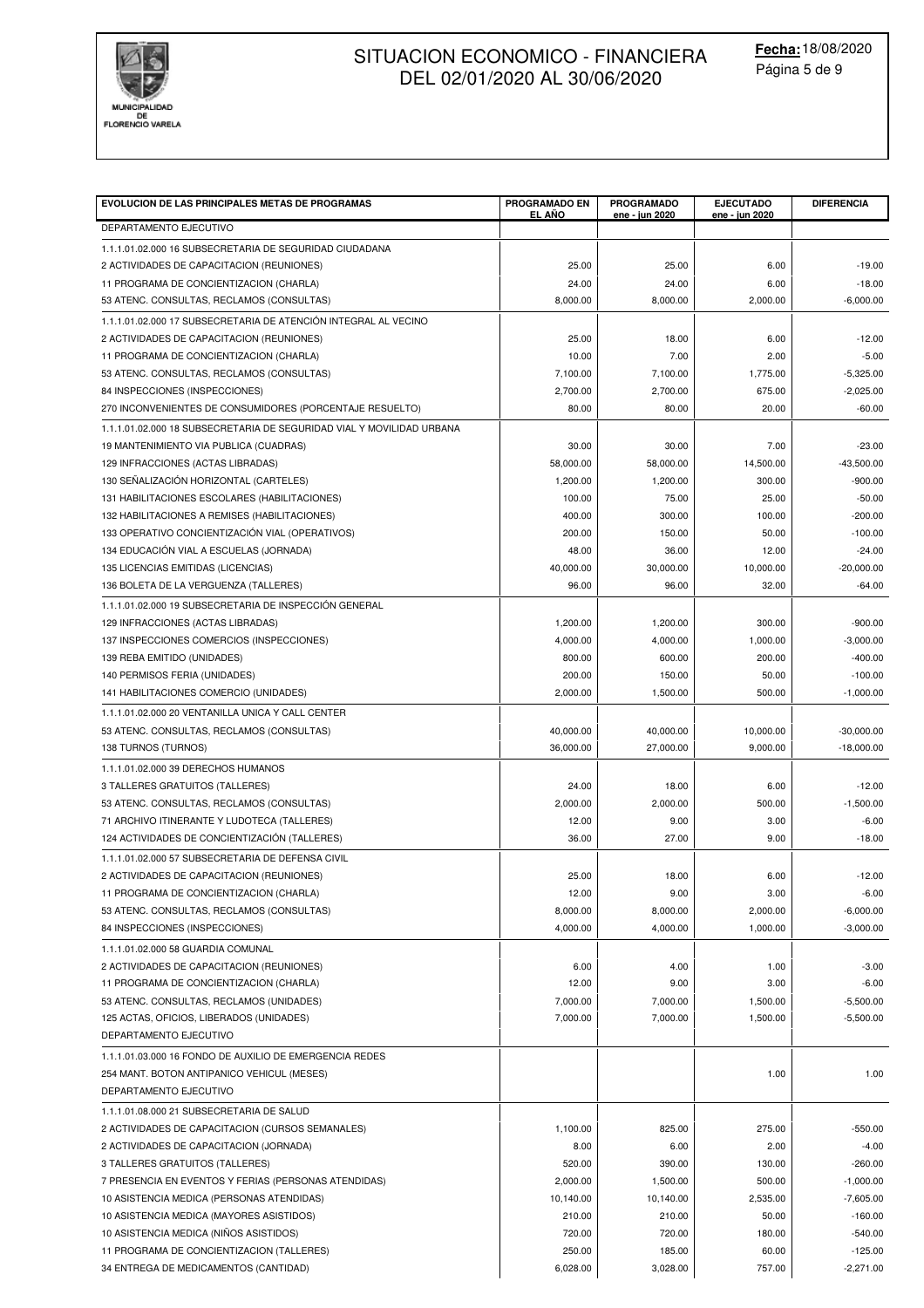

| 56 ASISTENCIA PSICOTERAPEUTICA (REUNIONES)                                                 | 240.00       | 240.00     | 60.00     | $-180.00$                 |
|--------------------------------------------------------------------------------------------|--------------|------------|-----------|---------------------------|
| 57 PRACTICAS MEDICAS (ESTUDIOS)                                                            | 418.00       | 418.00     | 100.00    | $-318.00$                 |
| 57 PRACTICAS MEDICAS (PAP REALIZADOS)                                                      | 750.00       | 750.00     | 185.00    | $-565.00$                 |
| 63 INMUNIZACIONES (CANTIDAD)                                                               | 25,000.00    | 25,000.00  | 6,000.00  | $-19,000.00$              |
| 74 JORNADAS (EVENTOS)                                                                      | 12.00        | 9.00       | 3.00      | $-6.00$                   |
| 74 JORNADAS (TALLERES)                                                                     | 16.00        | 12.00      | 4.00      | $-8.00$                   |
| 1.1.1.01.08.000 23 ATENCION PRIMARIA                                                       |              |            |           |                           |
| 2 ACTIVIDADES DE CAPACITACION (CURSOS)                                                     | 20.00        | 15.00      | 5.00      | $-10.00$                  |
| 3 TALLERES GRATUITOS (EVENTOS)                                                             | 880.00       | 660.00     | 220.00    | $-440.00$                 |
| 10 ASISTENCIA MEDICA (CONSULTAS)                                                           | 1,450,000.00 | 145,000.00 | 36,250.00 | $-108,750.00$             |
| 11 PROGRAMA DE CONCIENTIZACION (CHARLA)                                                    | 1,400.00     | 1,050.00   | 350.00    | $-700.00$                 |
| 34 ENTREGA DE MEDICAMENTOS (RECETA EMITIDA)                                                | 250,000.00   | 250,000.00 | 62,500.00 | $-187,500.00$             |
| 53 ATENC. CONSULTAS, RECLAMOS (ENCUESTAS DE SATISFACCIÓN)                                  | 50,000.00    | 50,000.00  | 12,500.00 | $-37,500.00$              |
| 56 ASISTENCIA PSICOTERAPEUTICA (CONSULTAS)                                                 | 120,000.00   | 120,000.00 | 30,000.00 | $-90,000.00$              |
| 57 PRACTICAS MEDICAS (UNIDADES)                                                            | 65,000.00    | 65,000.00  | 16,250.00 | $-48,750.00$              |
| 58 OPERATIVOS DE SALUD (JORNADA)                                                           | 250.00       | 250.00     | 60.00     | $-190.00$                 |
| 59 ASISTENCIA PREVENTIVA (NIÑOS ASISTIDOS)                                                 | 800.00       | 800.00     | 200.00    | $-600.00$                 |
| 62 PLAN NACER (CANTIDAD)                                                                   | 150,000.00   | 150,000.00 | 37,500.00 | $-112,500.00$             |
| 74 JORNADAS (EVENTOS)                                                                      | 200.00       | 150.00     | 50.00     | $-100.00$                 |
| 115 COORDINACION DE RECURSOS (REUNIONES)                                                   | 60.00        | 60.00      | 15.00     | $-45.00$                  |
| 121 AREA MUJER (ESTUDIOS)                                                                  | 18,000.00    | 18,000.00  | 4,500.00  | $-13,500.00$              |
| 1.1.1.01.08.000 43 MEDICINA PREVENTIVA                                                     |              |            |           |                           |
| 2 ACTIVIDADES DE CAPACITACION (ESTUDIOS HIV)                                               | 760.00       | 760.00     | 190.00    | $-570.00$                 |
| 9 CAMPANAS DE VACUNACION (CAMPANAS)                                                        | 28.00        | 28.00      | 7.00      | $-21.00$                  |
| 11 PROGRAMA DE CONCIENTIZACION (PROGRAMAS)                                                 | 13.00        | 9.00       | 3.00      | $-6.00$                   |
| 59 ASISTENCIA PREVENTIVA (REUNIONES)                                                       | 113.00       | 113.00     | 28.00     | $-85.00$                  |
| 63 INMUNIZACIONES (VACUNA APLICADA)                                                        | 250,000.00   | 250,000.00 | 62,500.00 | $-187,500.00$             |
| 1.1.1.01.08.000 44 GESTION DE PACIENTES                                                    |              |            |           |                           |
| 2 ACTIVIDADES DE CAPACITACION (UNIDADES)                                                   | 18.00        | 13.00      | 4.00      | $-9.00$                   |
| 8 ATENCION EMERGENCIAS (URGENCIAS MEDICAS)                                                 | 19,000.00    | 19,000.00  | 4,750.00  | $-14,250.00$              |
| 33 EQUIPAMIENTO SUME (UNIDADES)                                                            | 15.00        | 15.00      | 3.00      | $-12.00$                  |
| 249 TALLERES Y CURSOS (UNIDADES)                                                           | 4.00         | 3.00       | 1.00      | $-2.00$                   |
|                                                                                            |              |            |           |                           |
| 1.1.1.01.08.000 45 BROMATOLOGIA Y ZOONOSIS                                                 |              |            |           |                           |
| 2 ACTIVIDADES DE CAPACITACION (CHARLA)                                                     | 22.00        | 16.00      | 5.00      | $-11.00$                  |
| 60 SERVICIOS DE BROMATOLOGIA (UNIDADES)                                                    | 12,320.00    | 12,320.00  | 3,080.00  | $-9,240.00$               |
| 61 SERVICIOS DE ZOONOSIS (UNIDADES)                                                        | 11,100.00    | 11,100.00  | 2,775.00  | $-8,325.00$               |
| 1.1.1.01.08.000 50 MEDICINA COMUNITARIA                                                    |              |            |           |                           |
| 2 ACTIVIDADES DE CAPACITACION (CANTIDAD)                                                   | 180.00       | 135.00     | 45.00     | $-90.00$                  |
| 11 PROGRAMA DE CONCIENTIZACION (UNIDADES)                                                  | 175.00       | 130.00     | 40.00     | -90.00                    |
| 56 ASISTENCIA PSICOTERAPEUTICA (FAMILIAS ASISTIDAS)                                        | 580.00       | 580.00     | 145.00    | $-435.00$                 |
| 59 ASISTENCIA PREVENTIVA (CANTIDAD)                                                        | 158.00       | 158.00     | 39.00     | $-119.00$                 |
| 74 JORNADAS (CANTIDAD)                                                                     | 16.00        | 12.00      | 4.00      | $-8.00$                   |
| DEPARTAMENTO EJECUTIVO                                                                     |              |            |           |                           |
| 1.1.1.01.09.000 26 ALUMBRADO PUBLICO                                                       |              |            |           |                           |
| 12 MANTENIMIENTO DE ALUMBRADO (CANT. DE LUMINARIAS REPARADAS)                              | 11,000.00    | 11,000.00  | 2,750.00  | $-8,250.00$               |
| 68 INSTALACION DE SEMAFOROS (UNIDADES)                                                     | 4.00         | 4.00       | 1.00      | $-3.00$                   |
| 69 MANTENIMIENTO DE SEMAFOROS (UNIDADES)                                                   | 200.00       | 200.00     | 50.00     | $-150.00$                 |
| 70 INSTALACION DE ALUMBRADO (CANT.DE LUMINARIAS INSTALADAS)                                | 200.00       | 200.00     | 50.00     | $-150.00$                 |
| 1.1.1.01.09.000 27 RECOLECCION DE RESIDUOS Y RAMAS                                         |              |            |           |                           |
| 14 RECOLECCION DE RESIDUOS (CUADRAS)                                                       | 150,444.00   | 150,444.00 | 37,611.00 | $-112,833.00$             |
| 1.1.1.01.09.000 28 BARRIDO Y CONSERVACION DE VIA PUBLICA                                   |              |            |           |                           |
| 15 BARRIDO DE CALLES (CUADRAS)                                                             | 8,496.00     | 8,496.00   | 2,124.00  | $-6,372.00$               |
| 98 REC.RESIDUOS NO DOMICILIARIOS (CUADRAS)                                                 | 150,444.00   | 150,444.00 | 37,611.00 | $-112,833.00$             |
| 1.1.1.01.09.000 29 RED VIAL E HIDRAULICA                                                   |              |            |           |                           |
|                                                                                            |              |            |           |                           |
| 85 LIMPIEZA DE SUMIDEROS (UNIDADES)<br>142 BACHEO EN CONCRETO ASFÁLTICO (METROS CUADRADOS) | 400.00       | 400.00     | 100.00    | $-300.00$<br>$-16,000.00$ |
|                                                                                            | 32,000.00    | 24,000.00  | 8,000.00  |                           |
| 143 RECONSTRUCCIÓN DEPAVIMENTOS HS (METROS CUADRADOS)                                      | 2,000.00     | 1,500.00   | 500.00    | $-1,000.00$               |
| 144 ESTABLILIZADO DE CALLES (METROS CUADRADOS)                                             | 12,000.00    | 9,000.00   | 3,000.00  | $-6,000.00$               |
| 145 TOMADO Y SELLADO DE JUNTAS (METROS LINEALES)                                           | 25,000.00    | 18,750.00  | 6,250.00  | $-12,500.00$              |
| 1.1.1.01.09.000 31 CEMENTERIO                                                              |              |            |           |                           |
| 31 SERVICIO MUNICIPAL DE SEPELIO (UNIDADES)                                                | 280.00       | 280.00     | 70.00     | $-210.00$                 |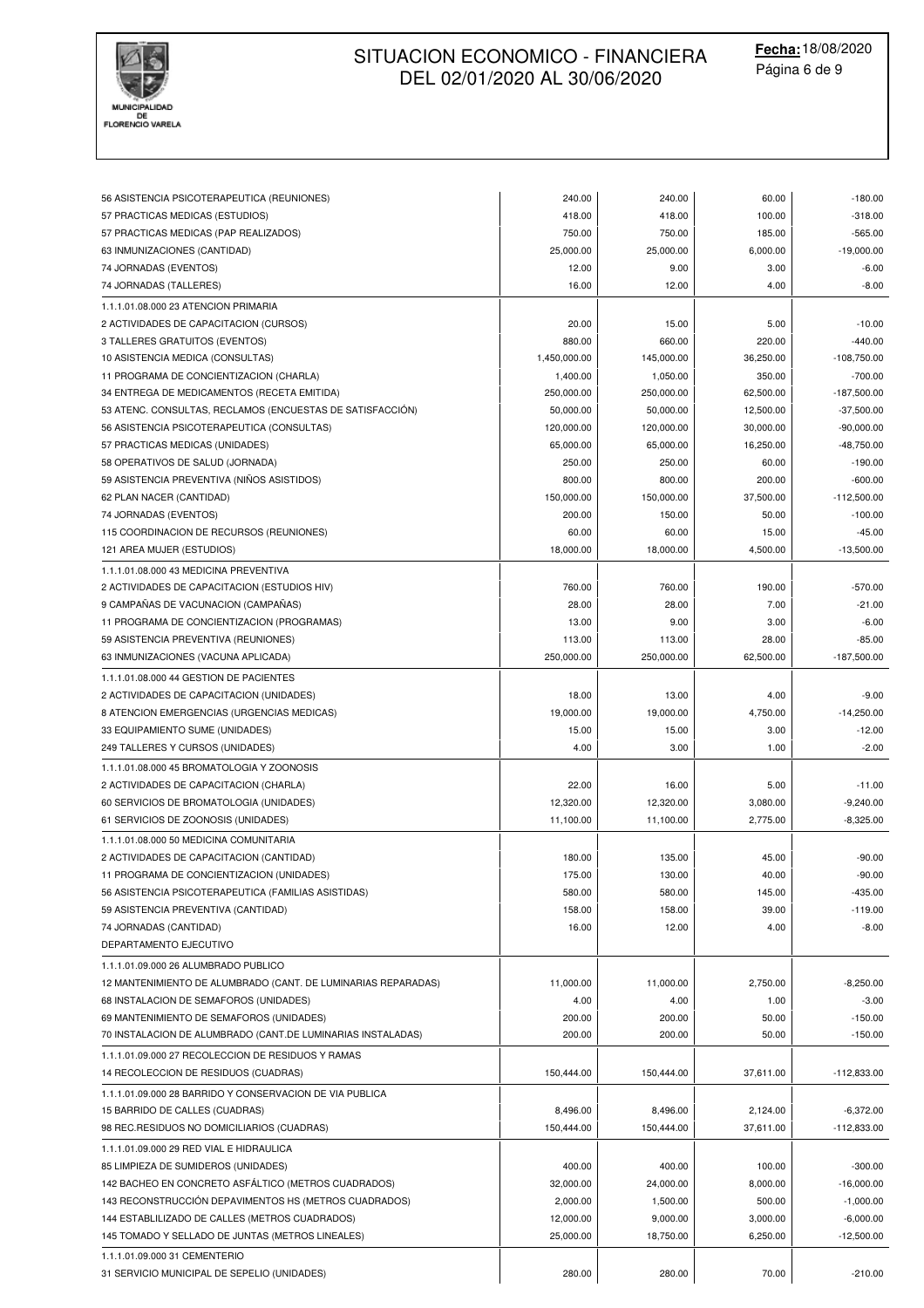

| 1.1.1.01.09.000 32 INFRAESTRUCTURA EDILICIA                                                        |                   |                   |                 |                         |
|----------------------------------------------------------------------------------------------------|-------------------|-------------------|-----------------|-------------------------|
| 252 OBRA INFRAESTRUCTURA EDUCATIVA (UNIDADES)                                                      | 12.00             | 12.00             | 4.00            | $-8.00$                 |
| 1.1.1.01.09.000 33 PLAZAS Y PASEOS                                                                 |                   |                   |                 |                         |
| 25 MANT. DE PLAZAS Y PASEOS (UNIDADES)                                                             | 98.00             | 98.00             | 24.00           | $-74.00$                |
| 1.1.1.01.09.000 34 PLANTA ASFALTICA MUNICIPAL                                                      |                   |                   |                 |                         |
| 146 MEZCLA ASFALTICA EN CALIENTE (TONELADAS)                                                       | 5,000.00          | 5,000.00          | 1,250.00        | $-3,750.00$             |
| DEPARTAMENTO EJECUTIVO                                                                             |                   |                   |                 |                         |
| 1.1.1.01.10.000 34 AMBIENTE Y DESARROLLO SUSTENTABLE                                               |                   |                   |                 |                         |
| 11 PROGRAMA DE CONCIENTIZACION (UNIDADES)                                                          | 900.00            | 900.00            | 200.00          | $-700.00$               |
| 171 TALLERES EDUCACIÓN AMBIENTAL (TALLERES)                                                        | 280.00            | 280.00            | 70.00           | $-210.00$               |
| 172 DIBUJOS PINTA TU AMBIENTE (UNIDADES)                                                           | 1,000.00          | 1,000.00          | 250.00          | $-750.00$               |
| 173 JURA AMBIENTAL (ALUMNO)                                                                        | 1,000.00          | 1,000.00          | 250.00          | $-750.00$               |
| 292 CONCURSO MI PLAZA LIMPIA (UNIDADES)                                                            | 50.00             | 50.00             | 10.00           | $-40.00$                |
| 293 CONCURSO TRAP AMBIENTAL (UNIDADES)                                                             | 600.00            | 600.00            | 100.00          | $-500.00$               |
| 1.1.1.01.10.000 35 RECUPERO DE ESPACIOS PÚBLICOS Y FORESTACIÓN AMBIENTAL                           |                   |                   |                 |                         |
| 154 COLOCACIÓN JUEGOS RECREATIVOS (UNIDADES)                                                       | 120.00            | 120.00            | 30.00           | $-90.00$                |
| 155 BANCOS ESPACIOS PUBLICOS (UNIDADES)                                                            | 200.00            | 200.00            | 50.00           | $-150.00$               |
| 156 MESAS ESPACIOS PÚBLICOS (UNIDADES)                                                             | 50.00             | 50.00             | 10.00           | $-40.00$                |
| 157 FORESTACIÓN (ARBOL)                                                                            | 6,000.00          | 5,000.00          | 1,000.00        | $-4,000.00$             |
| 159 COLOCACIÓN DE CESTOS (UNIDADES)                                                                | 226.00            | 226.00            | 55.00           | $-171.00$               |
| 160 RECOL. NEUMATICOS EN DESUSO (UNIDADES)                                                         | 100,000.00        | 100,000.00        | 25,000.00       | $-75,000.00$            |
| 1.1.1.01.10.000 36 CONTROL, FISCALIZACIÓN AMBIENTAL Y PREV. DE LA CONTAMINACI                      |                   |                   |                 |                         |
| 2 ACTIVIDADES DE CAPACITACION (TALLERES)                                                           | 6.00              | 6.00              | 1.00            | $-5.00$                 |
| 84 INSPECCIONES (INSPECCIONES)                                                                     | 960.00            | 960.00            | 240.00          | $-720.00$               |
| 161 RELEVAMIENTOS BARRIALES (UNIDADES)                                                             | 98.00             | 98.00             | 24.00           | $-74.00$                |
| 162 ACTUAL. INFORMES AMBIENTALES (UNIDADES)                                                        | 8.00              | 8.00              | 2.00            | $-6.00$                 |
| 163 INSPECCCION PUNTOS RECUPERADOS (INSPECCIONES)                                                  | 38,400.00         | 38,400.00         | 9,600.00        | $-28,800.00$            |
| 164 INSPECCION VEHICULOS (JORNADA)                                                                 | 96.00             | 96.00             | 24.00           | $-72.00$                |
| 165 INSPECCIÓN ESTRUCTURAS (INSPECCIONES)                                                          | 300.00            | 300.00            | 75.00           | $-225.00$               |
| 166 INSPECCIONES POR DENUNCIAS (INSPECCIONES)                                                      | 144.00            | 144.00            | 36.00           | $-108.00$               |
| 167 MUESTREOS (UNIDADES)                                                                           | 24.00             | 24.00             | 6.00            | $-18.00$                |
| 168 INSPECCIONES GUARDIAS OPERATIV (INSPECCIONES)                                                  | 60.00             | 60.00             | 10.00           | $-50.00$                |
| 295 INSPECCIONES S/EST.DE IMP.AMB. (INSPECCIONES)                                                  | 60.00             | 60.00             | 10.00           | $-50.00$                |
| 1.1.1.01.10.000 37 RECUPERO DE ESP.PÚB. SOSTENIDOS Y ERRADICACIÓN DE MICROE                        |                   |                   |                 |                         |
| 153 RECUP. DE ESPACIOS PÚBLICOS (METROS CUADRADOS)                                                 | 3,000,000.00      | 3,000,000.00      | 750,000.00      | $-2,250,000.00$         |
| 158 RECUPERO DE RESIDUOS SECOS (METROS CUADRADOS)                                                  | 800.00            | 800.00            | 200.00          | $-600.00$               |
| 294 COLOCACION DE CARTELERIA (UNIDADES)                                                            | 500.00            | 500.00            | 100.00          | $-400.00$               |
| DEPARTAMENTO EJECUTIVO                                                                             |                   |                   |                 |                         |
|                                                                                                    |                   |                   |                 |                         |
| 1.1.1.01.11.000 38 POLITICAS INCLUSIVAS EN VEJEZ Y DISCAPACIDAD                                    |                   |                   |                 |                         |
| 32 HOGAR DE ANCIANOS (RESIDENTES DEL HOGAR)                                                        | 372.00            | 372.00            | 93.00           | $-279.00$               |
| 240 PROG.TERCERA EDAD (BENEFICIARIOS)                                                              | 1,860.00          | 1,860.00          | 465.00          | $-1,395.00$             |
| 241 EXPO FERIA (EXPOSICIONES)                                                                      | 9.00              | 9.00              | 2.00            | $-7.00$                 |
| 242 CONVENIO TERCERA EDAD (BECAS ASISTENCIALES)<br>243 ASIST. ALIMENTARIA CELIACOS (BENEFICIARIOS) | 60.00<br>3,300.00 | 60.00<br>3,300.00 | 10.00<br>825.00 | $-50.00$<br>$-2,475.00$ |
| 244 CONVENIO PAMI (BENEFICIARIOS)                                                                  | 192.00            | 192.00            | 48.00           | $-144.00$               |
| 269 CENTRO DE DIA ADULTOS MAYORES (RESIDENTES)                                                     | 360.00            | 360.00            | 90.00           | $-270.00$               |
|                                                                                                    |                   |                   |                 |                         |
| 1.1.1.01.11.000 45 SUBSECRETARIA DE NIÑEZ, ADOLESCENCIA Y FAMILIA                                  |                   |                   |                 |                         |
| 245 PROGRAMA ENVIÓN (BENEFICIARIOS)                                                                | 12,720.00         | 12,720.00         | 3,180.00        | $-9,540.00$             |
| 246 PROGRAMA U.D.I (BENEFICIARIOS)                                                                 | 3,600.00          | 3,600.00          | 900.00          | $-2,700.00$             |
| 246 PROGRAMA U.D.I (UNIDAD DE DESARROLLO INFANTIL)                                                 | 108.00            | 108.00            | 27.00           | $-81.00$                |
| 247 PERSONAS ASISTIDAS (UNIDADES)                                                                  | 10,000.00         | 10,000.00         | 2,500.00        | $-7,500.00$             |
| 248 ASIST.EMPREND. COMUNITARIOS (BENEFICIARIOS)                                                    | 96.00             | 96.00             | 24.00           | $-72.00$                |
| 248 ASIST.EMPREND. COMUNITARIOS (EMPRENDIMIENTOS COMUNITARIOS)                                     | 15,132.00         | 15,132.00         | 3,783.00        | $-11,349.00$            |
| 285 TALLERES Y CURSOS PROG. ENVION (BENEFICIARIOS)                                                 | 23,040.00         | 23,040.00         | 5,760.00        | $-17,280.00$            |
| 1.1.1.01.11.000 47 CENTROS INTEGRADORES COMUNITARIOS                                               |                   |                   |                 |                         |
| 249 TALLERES Y CURSOS (CONCURRENTES)                                                               | 5,000.00          | 5,000.00          | 1,000.00        | $-4,000.00$             |
| 250 MESAS DE GESTIÓN (REUNIONES)                                                                   | 108.00            | 108.00            | 27.00           | $-81.00$                |
| 1.1.1.01.11.000 48 SUBSECRETARIA DE GESTIÓN OPERATIVA Y ASISTENCIA DIRECTA                         |                   |                   |                 |                         |
| 251 PROGRAMA RAICES (BENEFICIARIOS)                                                                | 3,000.00          | 3,000.00          | 750.00          | $-2,250.00$             |
| 251 PROGRAMA RAICES (CAPACITACIONES)                                                               | 100.00            | 100.00            | 25.00           | $-75.00$                |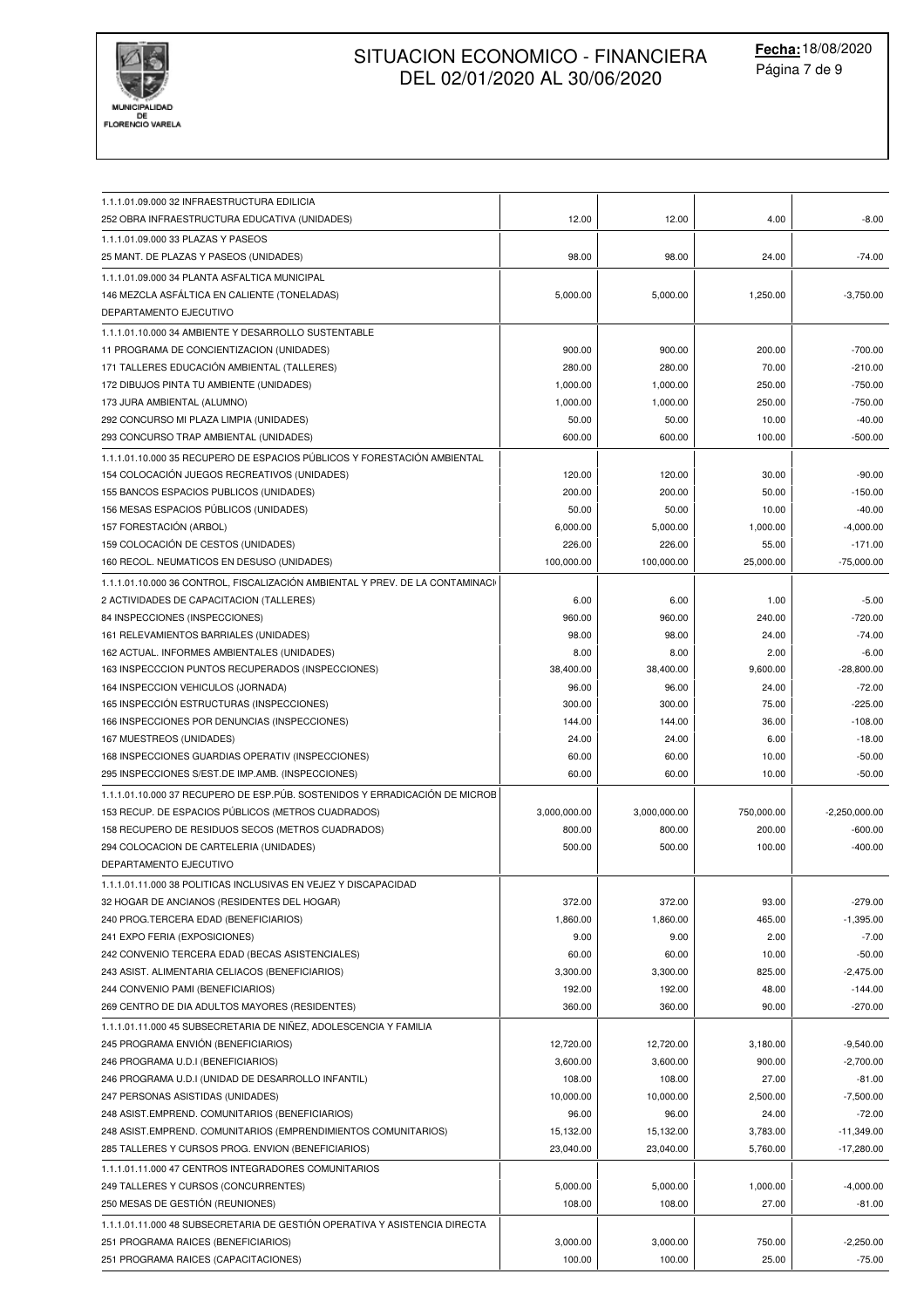

| 1.1.1.01.11.000 49 SUBSECRETARIA DE PROMOCION COMUNITARIA<br>55 PROGRAMA MAS VIDA (CHARLA) | 10.00           | 10.00         | 2.00          | $-8.00$             |
|--------------------------------------------------------------------------------------------|-----------------|---------------|---------------|---------------------|
| 55 PROGRAMA MAS VIDA (OPERATIVOS ENTREGA DE TARJETAS)                                      | 15.00           | 15.00         | 3.00          | $-12.00$            |
| 1.1.1.01.11.000 50 SUBSIDIO COVID-19                                                       |                 |               |               |                     |
| 296 MODULOS (FAMILIAS) (FAMILIAS ASISTIDAS)                                                |                 | 1,000.00      |               | $-1.000.00$         |
| 297 CENTROS DISPENSARIOS (CENTROS ASISTIDOS)                                               |                 | 134.00        |               | $-134.00$           |
| DEPARTAMENTO EJECUTIVO                                                                     |                 |               |               |                     |
|                                                                                            |                 |               |               |                     |
| 1.1.1.01.20.000 16 SECRETARIA DE INDUSTRIA Y DESARROLLO PRODUCTIVO                         |                 |               |               |                     |
| 174 RESOLUCIÓN DE STOCK (UNIDADES)                                                         | 20.00           | 15.00         | 10.00         | $-5.00$             |
| 179 PUBLICACIONES ESTAD E INFORMES (UNIDADES)                                              | 8.00            | 6.00          | 4.00          | $-2.00$             |
| 183 ACCESO AL FINANCIAMIENTO PROD (EVENTOS)                                                | 4.00            | 3.00          | 1.00          | $-2.00$             |
| 185 VISITAS A EMPRESAS (UNIDADES)<br>186 REGULARIZACIÓN DE ESTABL. (UNIDADES)              | 120.00<br>12.00 | 90.00<br>9.00 | 45.00<br>6.00 | $-45.00$<br>$-3.00$ |
|                                                                                            |                 |               |               |                     |
| 1.1.1.01.20.000 17 SUBSECRETARIA DE INDUSTRIA Y DESARROLLO PRODUCTIVO                      |                 |               |               |                     |
| 175 PROMOCION DE ORDENANZAS (UNIDADES)                                                     | 1.00            | 1.00          | 2.00          | 1.00                |
| 179 PUBLICACIONES ESTAD E INFORMES (UNIDADES)                                              | 4.00            | 3.00          | 1.00          | $-2.00$             |
| 180 INDIC. ACT.ECON. SOCIAL (UNIDADES)                                                     | 4.00            | 3.00          | 1.00          | $-2.00$             |
| 185 VISITAS A EMPRESAS (UNIDADES)                                                          | 200.00          | 150.00        | 65.00         | $-85.00$            |
| 192 PARTIC. EMPRESAS EXPOEXPORTAC. (ACCIONES)                                              | 10.00           | 7.00          | 2.00          | $-5.00$             |
| 193 VINCULACIÓN EMPRESAS LOCALES (ACCIONES)                                                | 15.00           | 11.00         | 33.00         | 22.00               |
| 194 FORMULACIÓN BANCO PROYECTOS (ACCIONES)                                                 | 10.00           | 7.00          | 2.00          | $-5.00$             |
| 198 RONDAS/JORNADAS EMPRESARIALES (UNIDADES)                                               | 8.00            | 6.00          | 2.00          | $-4.00$             |
| 1.1.1.01.20.000 18 SUBSECRETARIA DE TRABAJO Y EMPLEO                                       |                 |               |               |                     |
| 260 CURSOS PARA JOVENES (UNIDADES)                                                         | 12.00           | 9.00          | 7.00          | $-2.00$             |
| 261 TALLERES PARA DESEMPLEADOS (UNIDADES)                                                  | 4.00            | 3.00          | 2.00          | $-1.00$             |
| 262 TALLERES PARA EMPRENDEDORES (UNIDADES)                                                 | 6.00            | 4.00          | 3.00          | $-1.00$             |
| 263 FORMACION PROFESIONAL (UNIDADES)                                                       | 16.00           | 12.00         | 8.00          | $-4.00$             |
| 264 INSCRIPTOS AL PORTAL DE EMPLEO (UNIDADES)                                              | 15,000.00       | 11,250.00     | 7,500.00      | $-3,750.00$         |
| 265 EMPLEOS OBTENIDOS (UNIDADES)                                                           | 40.00           | 30.00         | 20.00         | $-10.00$            |
| 1.1.1.01.20.000 19 SUBSECRETARIA DE ECONOMIA SOCIAL                                        |                 |               |               |                     |
| 2 ACTIVIDADES DE CAPACITACION (CURSOS)                                                     | 3.00            | 2.00          |               | $-2.00$             |
| 217 ESTADISTICAS E INFORMES ECONOM (UNIDADES)                                              | 2.00            | 1.00          |               | $-1.00$             |
| 218 VISITAS A COOPERATIVAS (UNIDADES)                                                      | 90.00           | 65.00         | 20.00         | $-45.00$            |
| 221 RELEVAMIENTO OBRAS COMUNITARIA (ACCIONES)                                              | 8.00            | 6.00          | 2.00          | $-4.00$             |
| 1.1.1.01.20.000 22 COORD.Y GEST.DE LAS POL.DE LA SUBSEC. DEL INST. DESARROLLO              |                 |               |               |                     |
| 2 ACTIVIDADES DE CAPACITACION (REUNIONES)                                                  | 146.00          | 109.00        | 80.00         | $-29.00$            |
| 191 ASIST. A EMPREND. PROD. IDEL (EMPRENDEDORES ASISTIDOS)                                 | 100.00          | 75.00         | 50.00         | $-25.00$            |
| 290 ASISTENCIA A PRODUCTORES (PRODUCTORES ASISTIDOS)                                       | 100.00          | 75.00         | 65.00         | $-10.00$            |
| 1.1.1.01.20.000 56 COORD.Y GEST.DE LAS POL.DE LA SUBSEC. DEL I.D.A.I.                      |                 |               |               |                     |
| 7 PRESENCIA EN EVENTOS Y FERIAS (EVENTO REALIZADO)                                         | 15.00           | 11.00         | 3.00          | $-8.00$             |
| 53 ATENC. CONSULTAS, RECLAMOS (CONSULTAS)                                                  | 40.00           | 30.00         | 11.00         | $-19.00$            |
| 54 ASISTENCIA A EMPRESAS (EMPRESAS ASISTIDAS)                                              | 35.00           | 26.00         | 8.00          | $-18.00$            |
| 107 VERIFICACIÓN DE OBRAS PITEC (CANT. INSPECCIONES)                                       | 30.00           | 22.00         | 7.00          | $-15.00$            |
| DEPARTAMENTO EJECUTIVO                                                                     |                 |               |               |                     |
| 1.1.1.01.21.000 16 MANTENIMIENTO Y GESTIÓN DE LAS RECARGAS DE COMBUSTIBLE                  |                 |               |               |                     |
| 113 RECARGA DE TANQUE (LITROS)                                                             | 170,000.00      | 170,000.00    | 42,500.00     | $-127,500.00$       |
| 1.1.1.01.21.000 17 MANT. Y GESTIÓN DE LAS RECARGAS DE COMBUSTIBLE PLANTA ASI               |                 |               |               |                     |
| 113 RECARGA DE TANQUE (LITROS)                                                             | 18,000.00       | 18,000.00     | 4,500.00      | $-13,500.00$        |
| DEPARTAMENTO EJECUTIVO                                                                     |                 |               |               |                     |
| 1.1.1.01.22.000 41 SUBSECRETARIA DE CULTURA                                                |                 |               |               |                     |
| 2 ACTIVIDADES DE CAPACITACION (UNIDADES)                                                   | 12.00           | 9.00          | 3.00          | $-6.00$             |
| 4 EVENTOS ARTISTICOS Y CULTURALE (JORNADA)                                                 | 80.00           | 60.00         | 20.00         | $-40.00$            |
| 226 TALL. GRAT.CASA DE LA CULTURA (TALLERES)                                               | 5,178.00        | 3,878.00      | 1,278.00      | $-2,600.00$         |
| 227 OBRAS DE TEATRO (FUNCIONES)                                                            | 80.00           | 60.00         | 20.00         | $-40.00$            |
| 228 FERIA DEL LIBRO (JORNADA)                                                              | 3.00            | 2.00          |               | $-2.00$             |
| 229 FIESTAS PATRONALES (FIESTAS)                                                           | 6.00            | 4.00          | 1.00          | $-3.00$             |
| 230 ORQUESTA SINFÓNICA (CONCIERTOS)                                                        | 12.00           | 9.00          | 3.00          | $-6.00$             |
| 231 EVENTOS MUSICALES (EVENTOS)                                                            | 35.00           | 26.00         | 8.00          | $-18.00$            |
| 232 MUESTRAS ITINERANTES (MUESTRA)                                                         | 12.00           | 9.00          | 3.00          | $-6.00$             |
| 233 RECORRIDOS CULTURALES HISTORIC (RECORRIDOS)                                            | 48.00           | 36.00         | 12.00         | -24.00              |
| 234 EXPRESIONES POPULARES (MUESTRA)                                                        | 12.00           | 9.00          | 3.00          | $-6.00$             |
|                                                                                            |                 |               |               |                     |